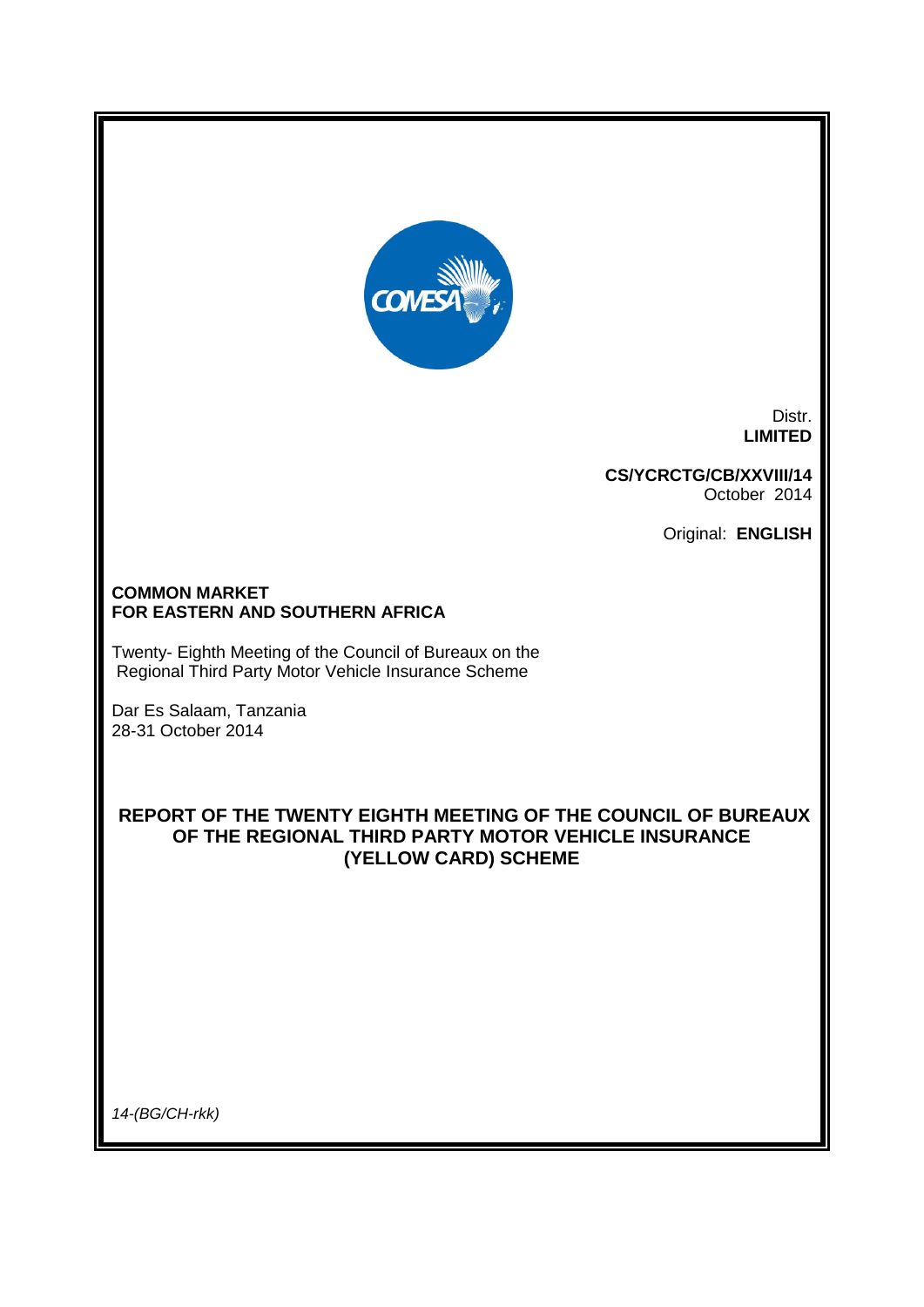## **I. INTRODUCTION**

1. The Twenty-Eighth Meeting of the Council of Bureaux of the Regional Third Party Motor Vehicle Insurance (Yellow Card) Scheme was held from 28<sup>th</sup> to 31<sup>st</sup> October 2014, in Dar Es Salaam, Tanzania, at the Julius Nyerere International Conference Centre.

### **II. ATTENDANCE, OPENING OF THE MEETING, ADOPTION OF THE AGENDA AND ORGANISATION OF WORK**

## **Attendance**

2. The meeting was attended by delegates from the National Bureaux of Burundi, Djibouti, DR Congo, Ethiopia, Kenya, Malawi, Rwanda, Tanzania, Uganda, Zambia and Zimbabwe. Also in attendance were observers from Angola, Union of Comoros, The Kingdom of Swaziland and South Sudan. Representative from the COMESA Coordinating Ministry of Kenya, Insurance Supervisory Authority of Kenya, the Road Transport and Safety Agency of Zambia (RTSA) and ZEP-RE (PTA Reinsurance Company) attended as Exofficials. The list of participants is attached as Annex I to this report.

## **Opening of the Meeting** *(Agenda item 1)*

3. The Meeting was officially opened by Honorable Minister Mrs. Saada Mkuya, Minister of Finance of the Republic of Tanzania. In her Statement, Hon. Mkuya welcomed the delegates to Tanzania and wished them a pleasant stay.

4. Honorable Mkuya expressed satisfaction that the Yellow Card Scheme had been widely accepted by Tanzania motorists and had greatly contributed to the facilitation of cross-border movement of vehicles, goods and persons within the region. She commended the National Insurance Corporation of Tanzania and its members for successfully managing the Yellow Card Scheme in the country. Hon. Mkuya pointed out the importance of the Scheme to intra-COMESA transit traffic and its impact on intra-COMESA trade and tourism as indicated by its wide use with thirteen Member States implementing the scheme.

5. Finally, she emphasized on the importance of trade and transport facilitation as they were important tools to economic development and particularly for landlocked countries whose trade flows depended on efficiency in transportation and advised that the achievements of the Scheme need to be translated into opportunities by expanding the scheme to other member and non-member countries.

6. Earlier, Mr. Sindiso Ngwenya, Secretary General of the Common Market for Eastern and Southern Africa (COMESA) also made a statement. Mr. Ngwenya welcomed all delegates to the  $28<sup>th</sup>$  Meeting of the Council of Bureaux and thanked the Guest of Honour, Honorable Mrs. Saada Mkuya, Minister of Finance. He informed the Meeting that COMESA, EAC and SADC under the tripartite arrangement had made significant progress towards launching of the Tripartite Free Trade Agreement (TFTA) which was scheduled to take place in December 2014.

7. Mr. Ngwenya further urged the Council of Bureaux Meeting to raise up to the occasion and make use of the interest shown by private sector from non-COMESA members and COMESA members that had not yet ratified the protocol on the establishment of the Yellow Card Scheme by making landmark decisions to allow interested parties to join the Scheme pending Governments ratifications.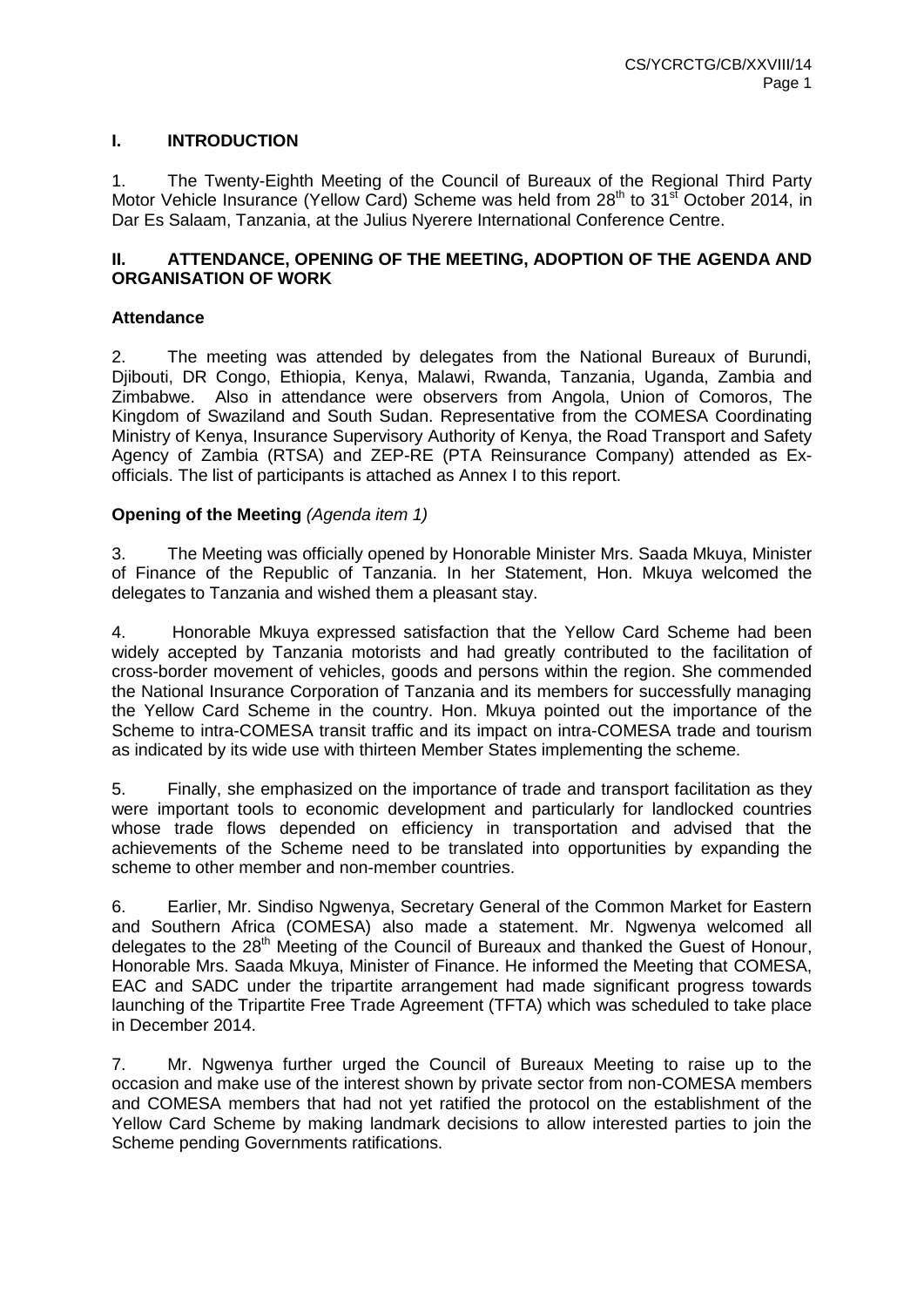### **Vote of Thanks**

8. On behalf of all delegates, Mr. Bayo Folayan, Managing Director of National Insurance Corporation of Uganda moved a vote of thanks to the Minister. In so doing, thanked the Minister for having come to open the meeting and for her statement. He also expressed gratitude to the National Bureau of Tanzania for hosting the meeting and for the hospitality accorded to all the delegates.

9. The Council of Bureaux observed one minute of silence in respect of the departed President of the Republic of Zambia, Mr. Michae Chilufya Sata.

#### **Election of the Bureau** *(Agenda item 2)*

10. The meeting elected the following Bureau for one year:

Chairperson : Tanzania Vice Chairperson : Ethiopia Rapporteur : DR Congo

#### **Adoption of the Agenda and Organisation of Work** *(Agenda item 3)*

- 11. The meeting adopted the following Agenda:
	- 1. Opening of the Meeting
	- 2. Election of the Bureau
	- 3. Adoption of the Agenda and Organisation of Work
	- 4. Report of the Outgoing Chairperson on the Operations of the Yellow Card **Scheme**
	- 5. Country Reports by National Bureaux on the Operations of the Yellow Card Scheme in their countries
	- 6. Report of the Thirty Sixth Meeting of the Technical Management Committee (TMC) on the Yellow Card Reinsurance Pool
	- 7. Report of the Thirty Seventh Meeting of the Technical Management Committee (TMC) on the Yellow Card Reinsurance Pool
	- 8. Annual Report and Accounts of the Yellow Card Reinsurance Pool for the year ended 31<sup>st</sup> December, 2013
	- 9. Reinsurance Pool Financial Highlights as at  $30<sup>th</sup>$  September, 2014
	- 10. Draft Yellow Card Compendium
	- 11. Request by COMESA Secretariat for a Loan of US\$1 million for the CVTFS from the Council of Bureaux of the Yellow Card scheme Reinsurance Pool funds
	- 12. Report on the issuance of Yellow Card covers to non-resident motorists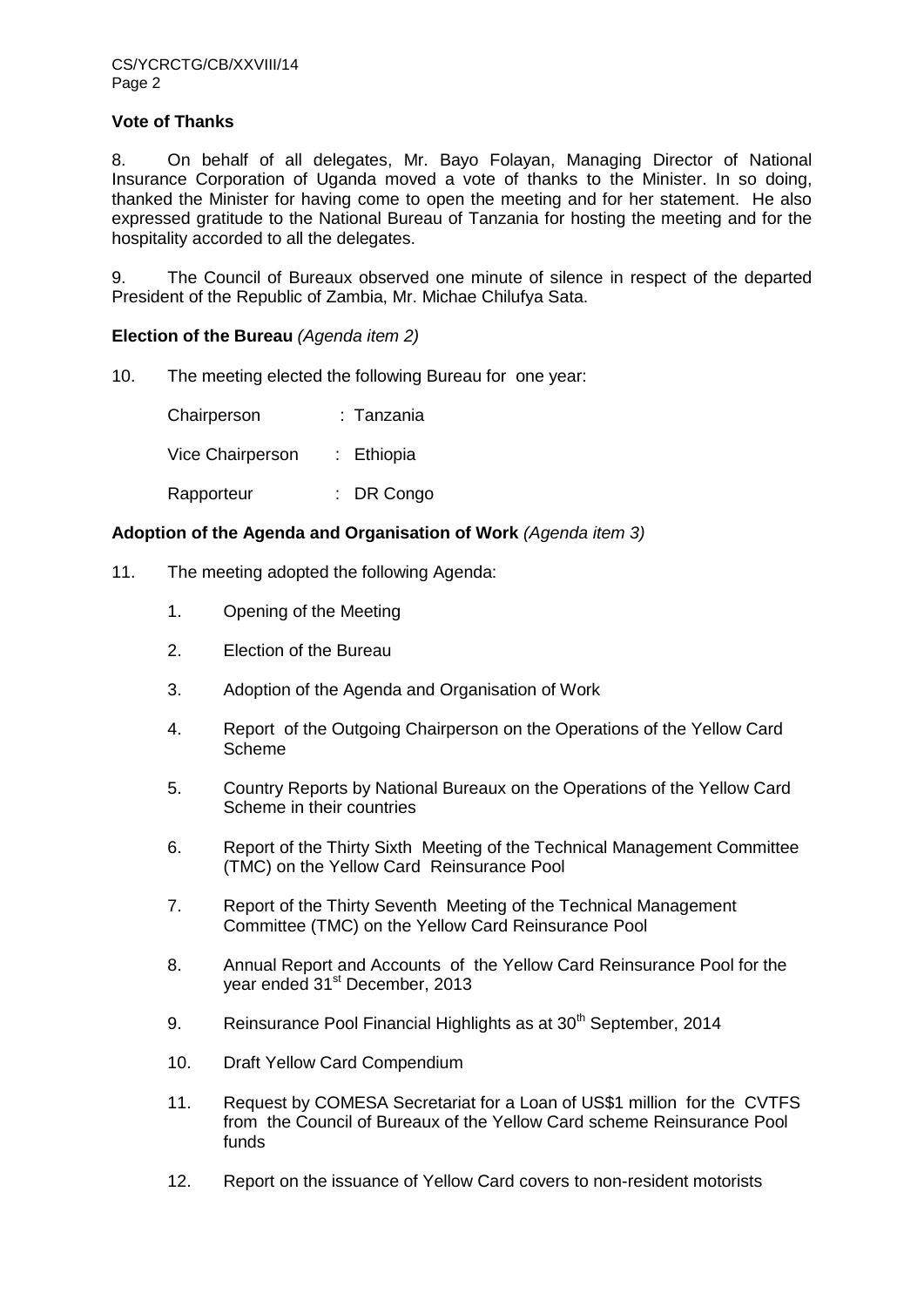- 13. Presentation on Systems Development and Maintenance Report of the Yellow Card Management Information System (YC-MIS)
- 14. Report of the 8<sup>th</sup> Meeting of the Council of RCTG on the Regional Customs Transit Guarantee (RCTG –CARNET) Scheme
- 15. Report on Administrative Matters.
- 16. External Auditors' Report on the Accounts of the Council of Bureaux as at 30<sup>th</sup> June 2014.
- 17. Proposed Budget for the Year 2014/2015.
- 18. Annual Work Programme for the Year 2014/2015.
- 19. Study report on low limits of liabilities and other issues affecting the Operations of the Yellow Card Scheme in the Region
- 20. Date and Venue of next Meeting
- 21. Any Other Business
- 22. Adoption of the Report and Closure of the meeting

#### 12. The meeting agreed on the following hours of work

Morning 0900 hours - 1300 hours - Morning Afternoon 1430 hours – 1700 hours - Afternoon

Fridav, 31<sup>st</sup> October, 2014 Free morning for delegates 1600 – 1700 hours – Adoption of the Report and Closure of the Meeting.

#### **III. ACCOUNT OF PROCEEDINGS**

#### **Report of the Outgoing Chairperson on the Operations of the Yellow Card Scheme**  *(Agenda item 2)*

13. The Outgoing Vice-Chairperson of the Council of Bureaux, Mr. Patrick Kusikwenyu, Chairperson of the Insurance Council of Zimbabwe and Managing Director of Sanctuary Insurance Company of Zimbabwe, presented document no. CS/YCRCTG/CB/XXVIII/4, Report of the Outgoing Chairperson on the Operations of the Yellow Card Scheme for the period  $1<sup>st</sup>$  July 2013 to 30<sup>th</sup> June 2014. In his presentation, he gave the highlights of activities and performance of the scheme during the period under review, as follows: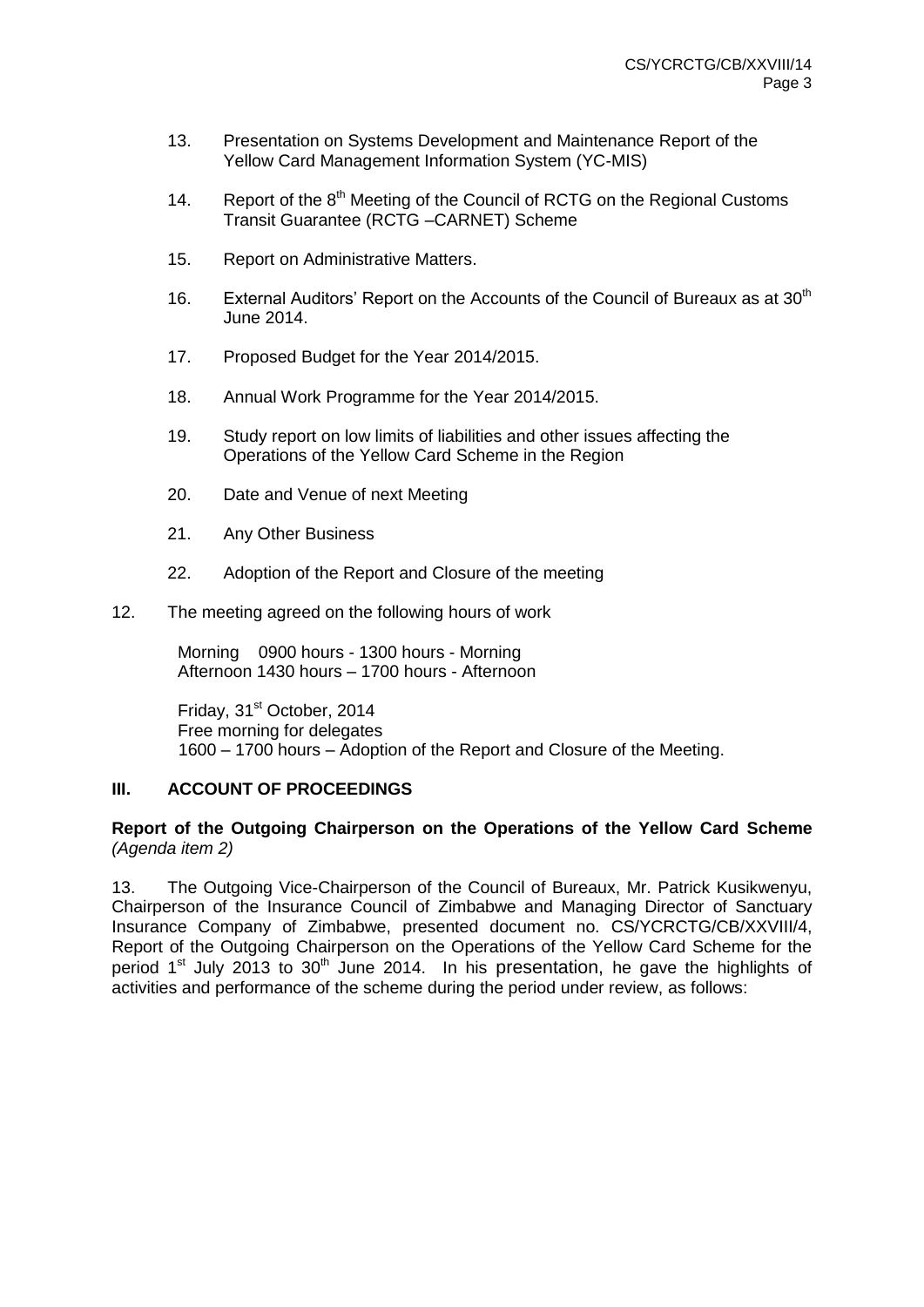## **I. Status of the Yellow Card Production**

14. The Vice-Chairperson reported that 151,414 Yellow Cards were issued and a gross Premium Income of US\$8,095,904 was recorded during the period under review compared to 130,920 Yellow Cards issued and an annual premium of US\$6.2 million registered in the preceding period. He, however, stated that the figure would have been higher, considering that some National Bureaux had not submitted complete reports. Annex II of this report provides a summary of the Cards issued and the premium realized.

### **II. Status of Claims Activities**

15. The Council of Bureaux was informed that a total of 450 claims were reported, 277 claims paid and 293 claims were outstanding during the period under consideration Annex III of this report provides a summary of the claims activities.

16. The Council of Bureaux was also informed that on issues of long outstanding claims reimbursement, the National Bureau of DR Congo had continued to engage the National Bureaux of Tanzania and Zambia.

17. The Council of Bureaux was further informed that the Pool Managers had carried out reconciliation exercises on long outstanding claims, outstanding excess of loss premiums and cession premium remittances with the National Bureaux of Uganda and Ethiopia and settlements were effected between the parties on figures agreed.

## **III. Progress on implementation activities**

18. The Council of Bureaux noted the progress made in the implementation of programmes as follows:

## **Printing, Circulation and Implementation of the security enhanced Yellow Card books**

19. The Council of Bureaux was informed that pursuant to the decision of the  $27<sup>th</sup>$ Meeting of the Council of Bureaux, the security enhanced Yellow Card Books had been implemented in all Member States.

## **Country Reports by National Bureaux on the operations of the Yellow Card Scheme** *(Agenda item 5)*

20. Pursuant to the decision of the  $19<sup>th</sup>$  Meeting of the Council of Bureaux, held from 29-30 August, 2005, in Harare, Zimbabwe, the Coordinators of the National Bureaux presented their reports on the operations of the Yellow Card Scheme in their respective countries for the period July 2013 to June 2014. The highlights of activities carried out during the period under review were as follows:

#### **The National Bureau of Burundi**

21. The National Bureau reported as follows:

- a) Issued 17,309 cards and collected US\$332,010 premium income;
- b) Had 42 Claims reported;
- c) Settled 42 Claims amounting to US\$ 97,923;
- d) Paid its budget contribution;
- e) Challenges faced were: continued issuance of Yellow Card covers to nonresident motorists, delays in claims reimbursement by the Pool and handling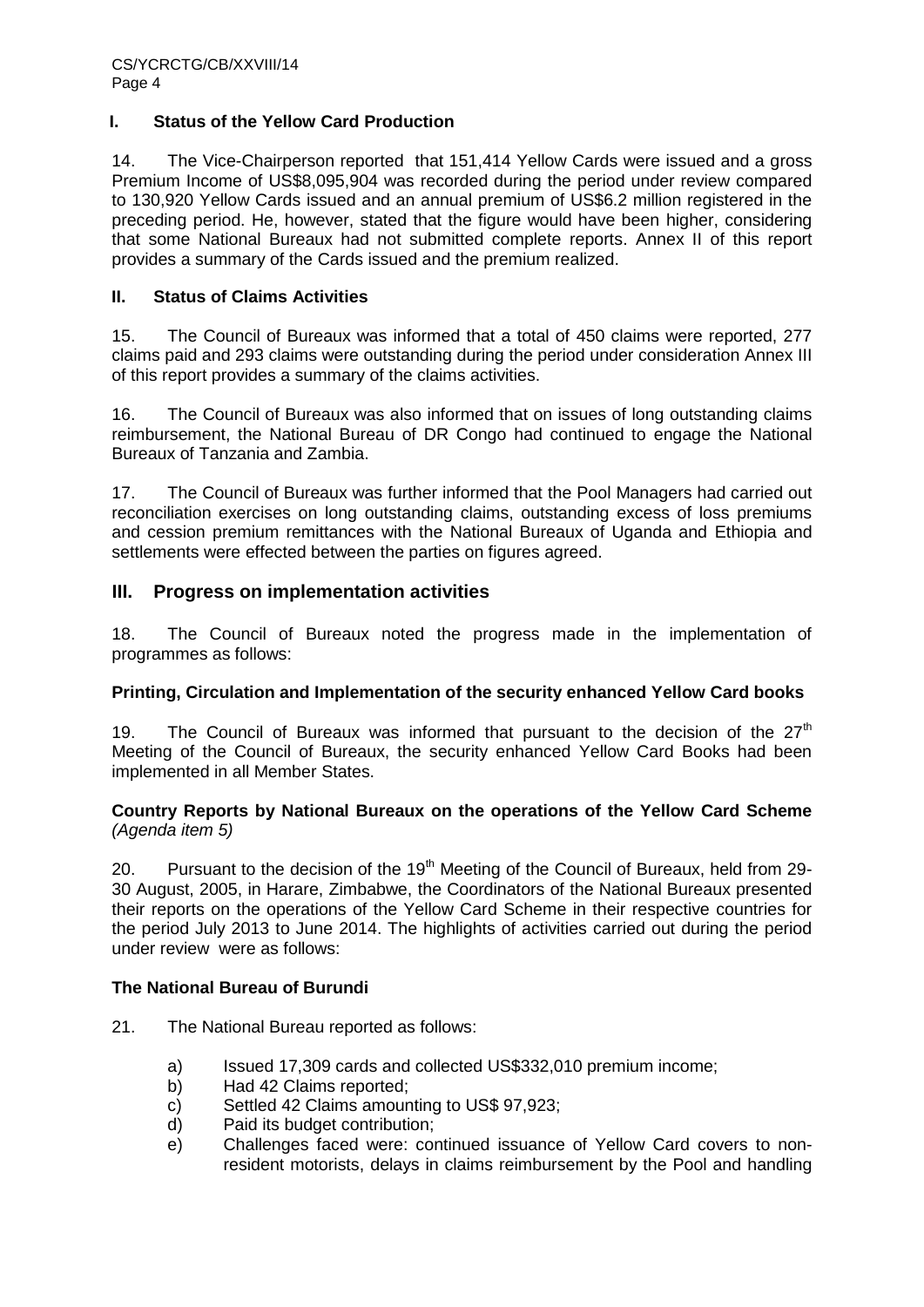of a huge claim on which the claimant had been awarded damages by the Courts of Law.

22. In the discussion that ensued, the Pool Managers informed the Meeting that payments for claims reimbursements to the National Bureau of Burundi amounting to US\$54,000 were under processing. Regarding the issue of the pending huge claim, the Meeting was informed that the Pool Managers were in liaison with the Secretariat, National Bureau of Burundi and the lead Reinsurers on the treaty. The Pool Managers indicated that the delay in the processing of the claim was due to late notification by the Handling Bureau though the accident occurred in 2007 and the Pool was only notified in 2014.

## **The National Bureau of Djibouti**

23. The National Bureau reported as follows:

- a) Issued 1,446 cards and collected US\$344,777 premium income;
- b) Had paid a total of US\$226,993 in claims settlement;
- c) Mounted two missions to Ethiopia aimed at enhancing communication between the two National Bureaux in resolving claim related issues.

24. In the discussion that followed the National Bureau of Djibouti requested that the cash call provision under the Reinsurance Pool be implemented.

## **The National Bureau of D R Congo**

25. The National Bureau reported as follows:

- a) Issued 6,141 cards and collected a total premium income of US\$ 376,194.21;
- b) Had 2 Claims reported amounting to US\$3,000;
- c) Settled 55 Claims amounting to US\$363,921 and 2 were reported outstanding with a total reserve of US\$28,500;
- d) Did not conduct stakeholders' workshops due to lack of financial resources;
- e) The National Bureau was planning to organize stakeholders' sensitization workshops in there (3) Provinces.

26. In the discussion that followed the National Bureau of Congo informed the meeting that following the bilateral discussion held, the issue of claims reimbursements with the National Bureaux of Tanzania, Zambia and Zimbabwe had improved.

## **The National Bureau of Eritrea**

27. The National Bureau reported that they had issued 1 Yellow Card and that no any other activities were carried out in the country.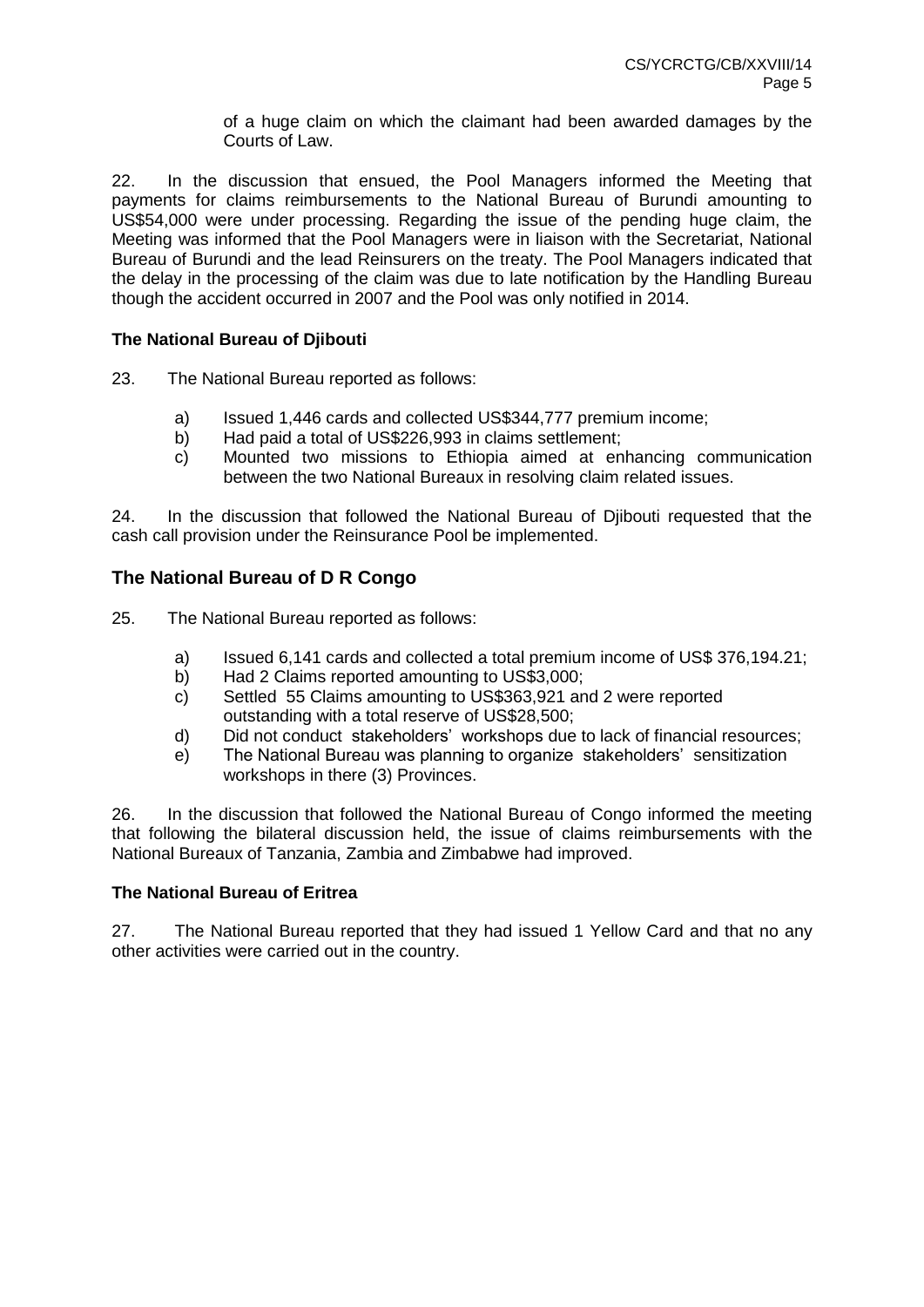#### **The National Bureau of Ethiopia**

- 28. The National Bureau reported as follows:
	- a) Issued 33,465 cards and recorded a premium income of US\$1,226,610.99;
	- b) 12 claims were reported with a claim quantum of US\$83,682.13 out of which 3 claims were settled amounting to US\$33,934.7 and 9 were outstanding amounting to US\$49,747.5;
	- c) Did not conduct any stakeholders' workshops on the operations of the Yellow Card Scheme;
	- d) Challenges pointed out for none implementation of the YC-MIS were due to internet connectivity, mirror system and test system environment, among others.

## **The National Bureau of Kenya**

- 29. The National Bureau reported as follows:
	- a) Issued 15,248 cards and collected a total premium income of US\$1,466,543;
	- b) 14 claims with an estimated quantum of US\$170,786.51 were reported,
	- c) Settled 7 Claims amounting to US\$86,790.15 and 11 claims were outstanding with a total estimated quantum of US\$141,573.58 as at  $30<sup>th</sup>$  June 2014;
	- d) All member Insurance companies were utilizing the YC-MIS and plan to conduct stakeholders' workshops before end of year;
	- e) Challenges faced: YC-MIS failed to print due to misalignment, failed to file monthly returns online, lack of reporting module. Other challenges pointed out included; limited knowledge by motorists on claims reporting procedure, slow response in confirming validity of Yellow Cards by issuing Bureaux and refusal by some member Insurance Companies to return unused old Yellow Card books without compensation.

#### **The National Bureau of Malawi**

- 30. The National Bureau reported as follows:
	- a) Issued 635 cards and collected a premium income of US\$51, 896.44;
	- b) Had 10 claims reported;
	- c) Settled 10 claims.

31. In the discussion that followed, the representative of the Pool Managers expressed concern on the non submission of premium returns by the National Bureau of Malawi.

#### **The National Bureau of Rwanda**

- 32. The National Bureau reported as follows:
	- a) Had issued 6,520 cards and generated a premium income of US\$128,916.07;
	- b) Had 241 claims reported;
	- c) Settled 153 claims and 219 were outstanding as at  $30<sup>th</sup>$  June 2014;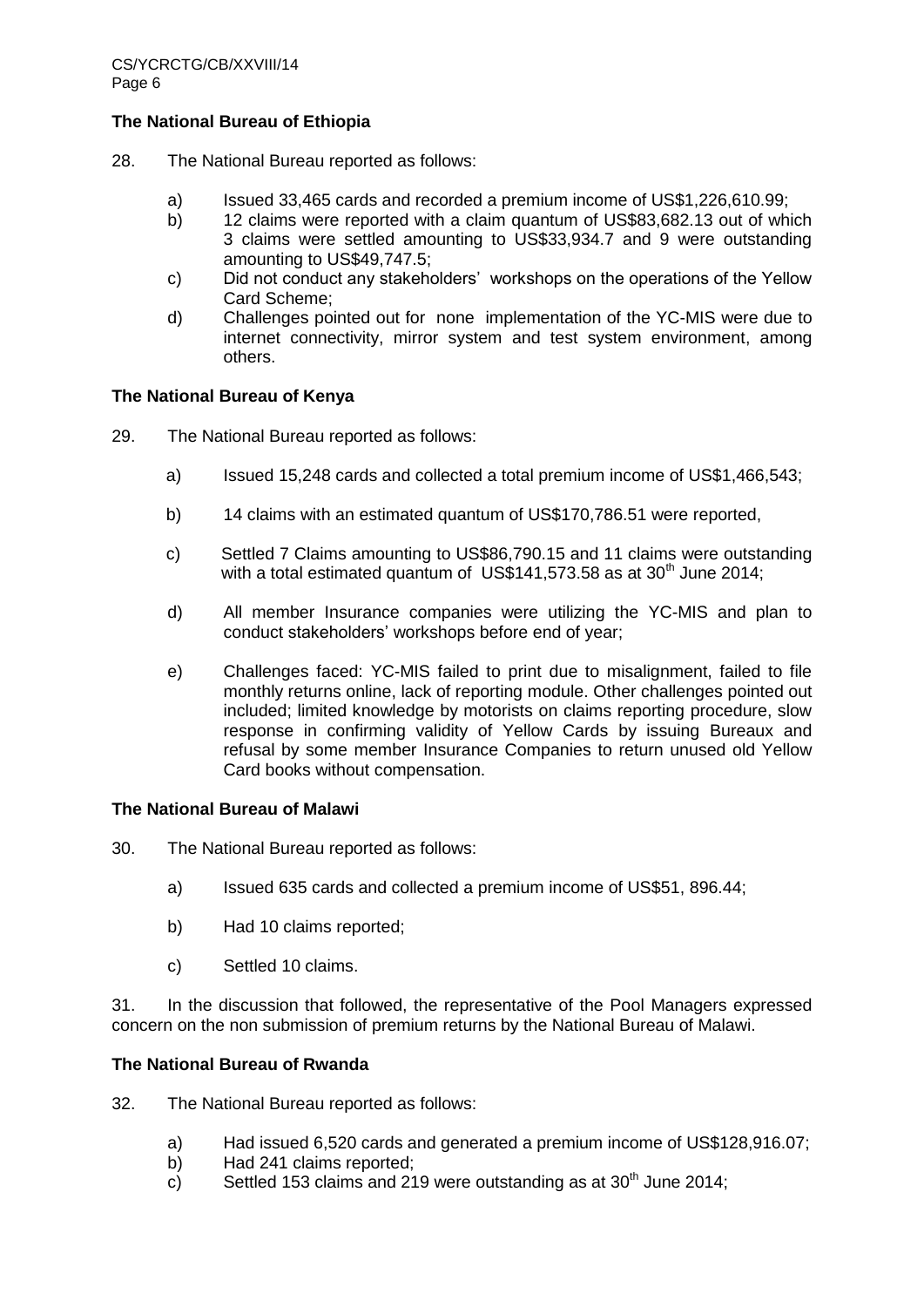d) The challenges pointed out were: delays in claim reimbursement, impounding of Rwandese motor vehicles by Ugandan Law Enforcement Agencies and delays in providing Yellow Card confirmations.

33. In the discussion that followed, the Meeting emphasized on the need to prescribe timeframe for claim processing to ensure that claims are settled and reimbursed expeditiously in order to avoid causing adverse effect on the liquidity of handling National Bureaux.

## **The National Bureau of Tanzania**

- 34. The National Bureau reported as follows:
	- a) Issued 13,375 cards and collected a total premium income of US\$1,085,814.63;
	- b) Had 11 claims reported in the period under review;
	- c) Did not conduct any promotional activities during the year under review;
	- d) Concerned with the continued issuance and circulation of fake Yellow Cards;
	- e) Held bilateral discussions with the National Bureau of Zambia on the issue of fake Yellow Cards at border posts and was planning to establish Service Centers at border posts to curb the issuance of fake Yellow Cards; and
	- f) Challenges pointed out include stakeholders complaints that premium rates were high compared with rates of neighbouring countries.

35. In the discussion that followed the National Bureau of Tanzania informed the meeting that the number of cards issued had increased because the Insurance companies in Burundi had stopped issuing Yellow Card to Tanzania registered Vehicles.

## **The National Bureau of Uganda**

- 36. The National Bureau reported as follows:
	- a) Issued 15,342 Yellow Cards and collected a premium income of US\$ 1,178,873;
	- b) Had 48 claims reported;
	- c) Settled 28 claims and 77 were outstanding;
	- d) Organized stakeholders' workshops in Eastern and Greater Masaka Region and conducted training for member Insurance companies on the features of the new Yellow Cards and operations of the scheme in general;
	- e) Challenges pointed out include late submission of returns and payment of Pool Share by some PICs, Premium under cutting at border points, slow response in providing Yellow Card validity, difficulties in issuing fleet policies using YC-MIS, limited knowledge by motorists on the claims procedures, delays in claims reimbursement and issues of fake Yellow Cards at border points.

37. In the discussion that ensued, the National Bureaux of Burundi and Rwanda raised concerns regarding detention of visiting Vehicles involved in traffic accidents in Uganda despite Yellow Card validity confirmation having been provided.

38. The delegate from the National Bureau of Uganda in response to the concern raised informed the Meeting that the practice was perpetuated by victims who rushed to Courts of Law to seek higher compensations as the limit of compensation provided under the third party motor vehicle liability Insurance law was very low. The Meeting was further informed that the National Bureau was planning to embark on campaigns to raise awareness of the judiciary on the operations of the Yellow Card Scheme.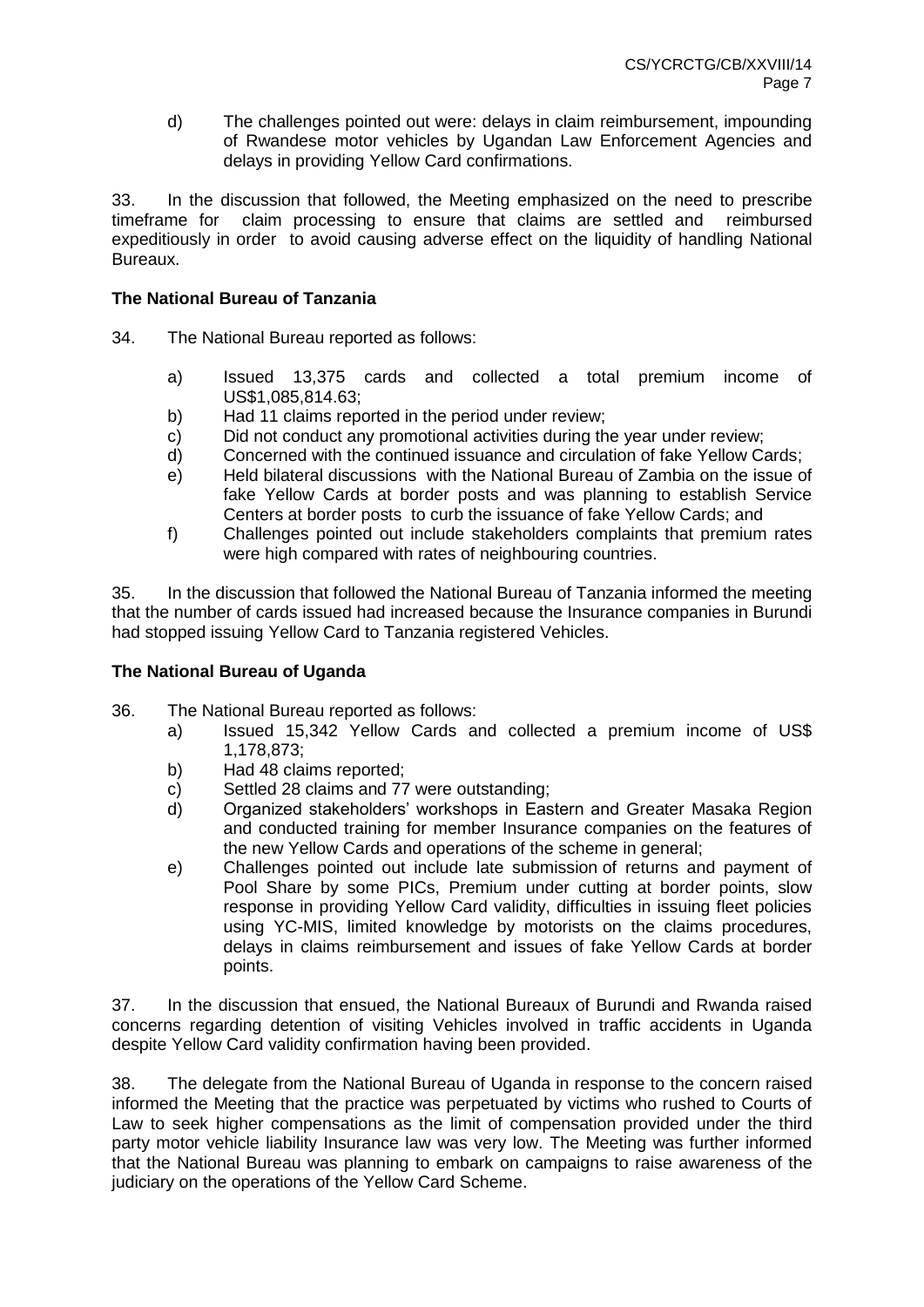### **The National Bureau of Zambia**

39. The National Bureau reported as follows:

- a) Issued 26,820 Yellow cards and collected a premium income of US\$641,272.36;
- b) Had 54 claims reported out of which 17 were settled and 37 were Outstanding;
- c) Carried out stakeholders' sensitization activities and YC-MIS user trainings in in 13 towns.

40. Challenges pointed out include among others: lack of promotional materials and media advertisement, late submission of returns by member Insurance Companies, fake Yellow Cards originating from Tanzania, difficulties in printing due to misalignment, lack of YC-MIS reporting and navigating features and non restrictions of member Insurance companies in making repeated orders for supply of Yellow Card books.

41. In the discussion that followed, the meeting commended the National Bureau of Zambia for having conducted country wide awareness campaigns on the operations of the Yellow Card Scheme and YC-MIS operations and urged other National Bureaux to emulate the National Bureau of Zambia.

#### **The National Bureau of Zimbabwe**

.

42. The National Bureau reported as follows:

- a) Issued 14,144 Yellow Cards and collected premium of USD1,1255,052.15;
- b) 12 claims were reported;
- c) Settled 3 claims and had 3 claims outstanding;
- d) Paid its budget contribution and submitted monthly returns and up to date with premium cession to the Pool:
- e) Held a workshop for Transporters, conducted a training of members on the YC-MIS operations and distributed posters to all border posts through the Zimbabwe Revenue Authority (ZIMRA);
- f) Challenges pointed out include: difficulties in obtaining information on claims being handled by other Bureaux on behalf of Zimbabwe.

43. In the ensuing discussion, the delegate of the National Bureau of Zimbabwe informed the meeting that the National Bureau of Zimbabwe had adopted new arrangement in the operations of the Yellow Card whereby the National Bureau operates through a Pool to which all Insurance companies registered to underwrite short-term insurance businesses were members. Members issue Yellow Card covers as Agents of the Pool in return for a commission provided the motorist has a primary policy with any of the Insurance companies in the market. The meeting was also informed that the premiums generated accordingly were ceded to the Pool and any profits earned were shared amongst the Member Insurance Companies.

44. The Secretariat informed the meeting that this new arrangement adopted by the National Bureau of Zimbabwe, namely the involvement of two different Insurance companies in issuing the underlying Prime Policy and issuing the Yellow Card cover should be accommodated in the Yellow Card instruments, as the Yellow Card Protocol provides that both the prime policy and the Yellow Card be issued by only one insurance company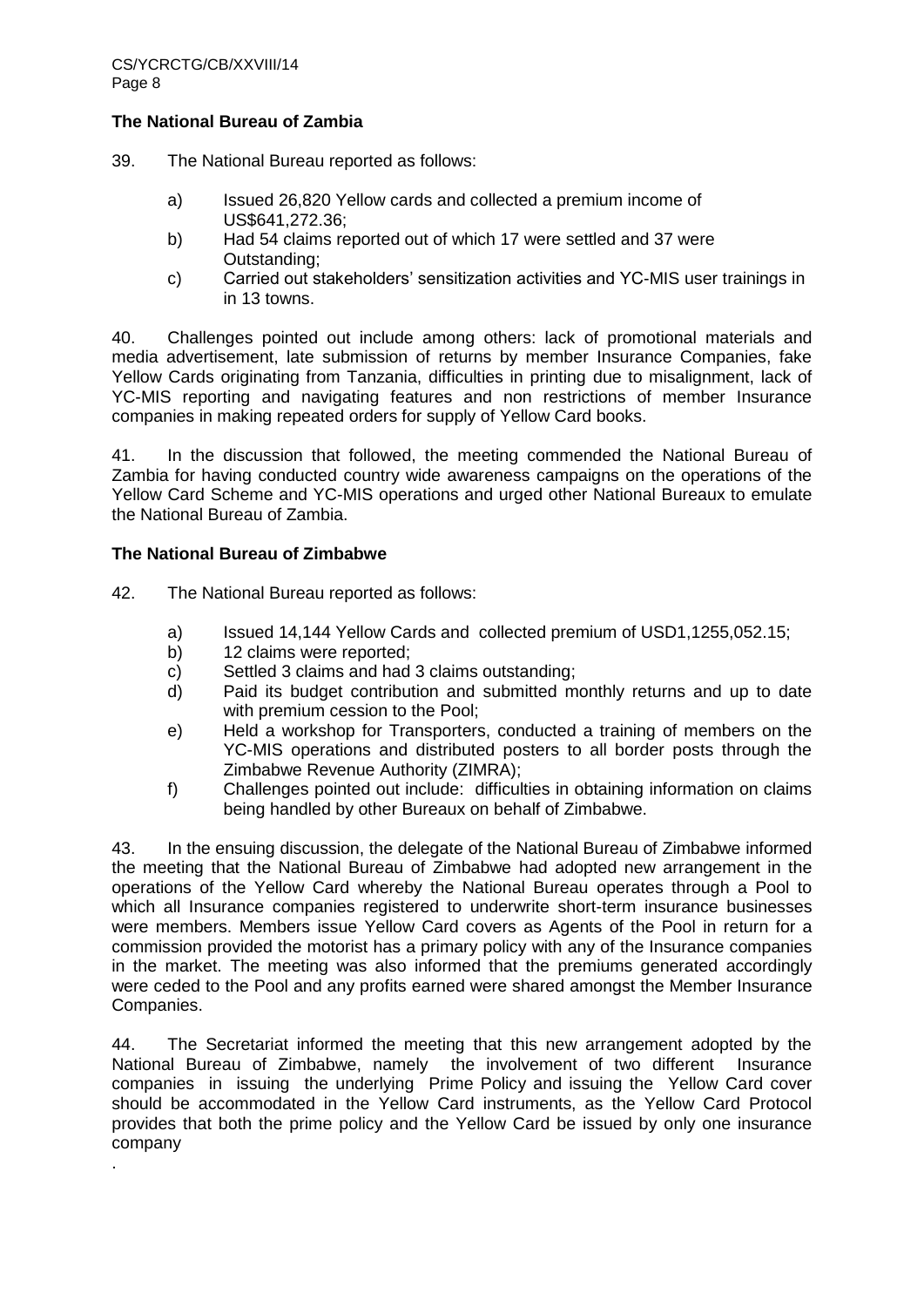#### **Reports of the Thirty-Six and Thirty-Seventh Meetings of the Technical Management Committee (TMC) on the Yellow Card Reinsurance Pool** *(Agenda item 6 & 7)*

45. The COMESA Secretariat presented document No CS/YCRCTG/CB//XXVII/6 and  $CS/YCRCTG/CB//XXVII/7-Reports$  of the  $36<sup>th</sup>$  and the  $37<sup>th</sup>$  Meetings of the Technical Management Committee (TMC) of the Yellow Card Reinsurance Pool. The Meeting was informed that the 36<sup>th</sup> and 37<sup>th</sup> Meetings of TMC were held from 24<sup>th</sup> to 25<sup>th</sup> April 2014, in Kampala, Uganda and 4<sup>th</sup> to 5<sup>th</sup> September 2014, in Nairobi, Kenya respectively. The Council of Bureaux noted the activities undertaken and progress made by the Reinsurance Pool of the Yellow Card Scheme as follows:

## **Capacity Subscription**

46. The Council of Bureaux noted that there was no change in the status of payment of Capacity Subscription by the National Bureaux of Malawi and Sudan.

47. The Council of Bureaux further noted that the Secretariat had mounted a mission to Malawi in November 2013 and held consultations with the National Bureau and its members on the challenges of Yellow Card operations in the country. The Council of Bureaux also noted the course of actions agreed between the National Bureau of Malawi and the Secretariat to resolve the challenges.

## *Decisions*

48. *The Council of Bureaux endorsed the following 36 th and 37 thMeetings of the TMC recommendations that the Secretariat should:*

- *a) continue the engagement with National Bureaux of Sudan and Malawi and report the progress to the TMC and Council of Bureaux Meetings, and*
- *b) write to the Governments of Malawi and Sudan requesting them to intervene and resolve the issue of the National Bureaux failure to meet their obligations of the Yellow Card scheme.*

## **Settlement of outstanding Inter-Bureaux Claim reimbursements**

49. Regarding Inter-Bureaux claims reimbursements; the Council of Bureaux noted the limited progress made in effecting reimbursements due to challenge of obtaining claim supporting documentations.

## **Decisions**

50. *The Council of Bureaux endorsed the following 36th and 37th TMC Meetings recommendations:*

- *i) National Bureaux should adhere to the guidelines provided in the Yellow Card Operations Manual regarding claims notifications, confirmation of validity of Yellow Cards before processing and settlement of Yellow Card claims;*
- *ii) National Bureaux should conduct training for Yellow Card underwriters and other officers on the operations of the Yellow Card Scheme; and*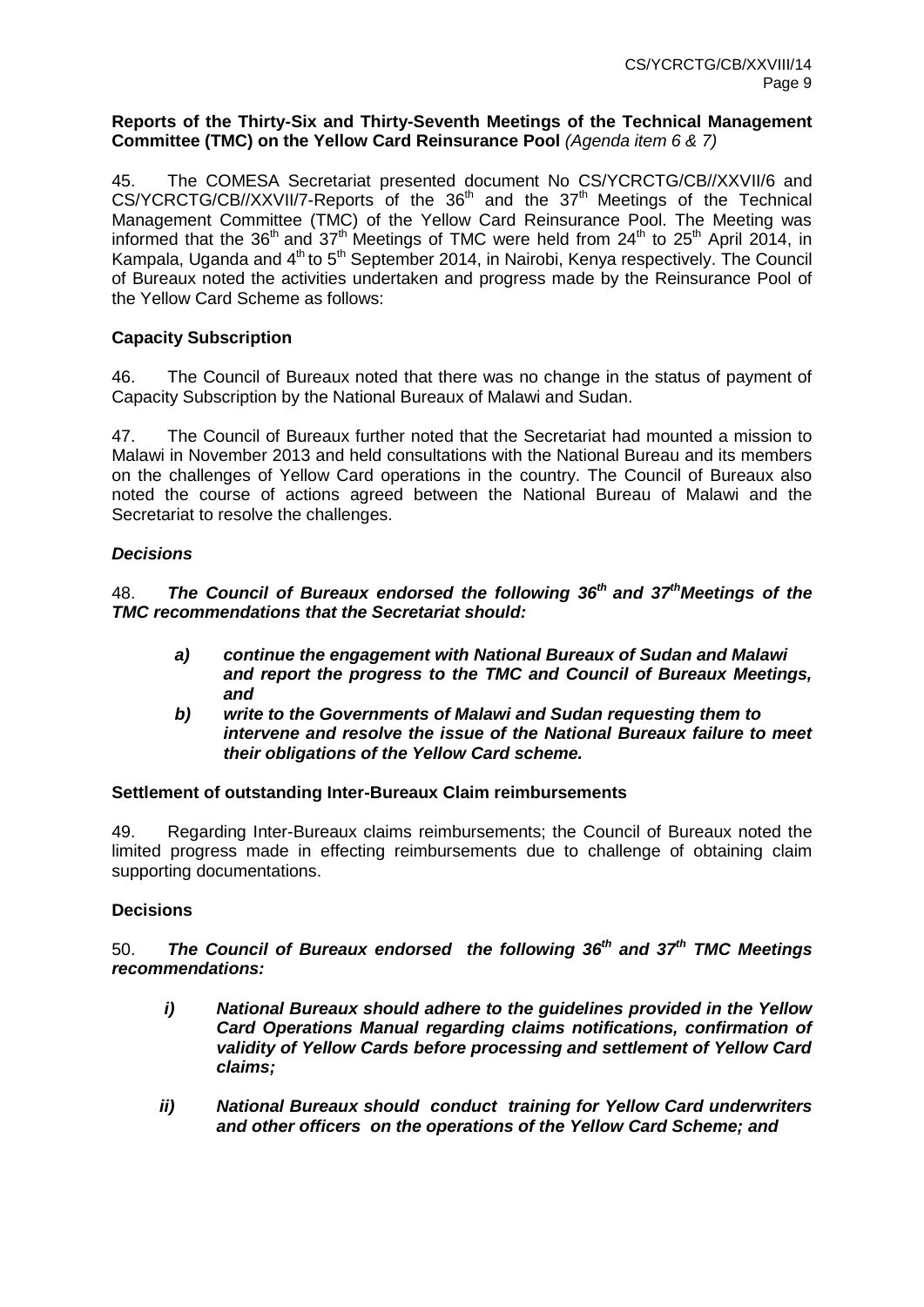## *iii) The National Bureau of Tanzania should respond promptly to the requests and communication from National Bureaux on claims and other matters.*

## **National Stakeholders' Sensitization Workshops**

51. The Council of Bureaux noted that the National Bureaux of Kenya, Malawi, Uganda, Zambia and Zimbabwe had conducted Workshops to sensitize their members on the introduction of the new security enhanced Yellow Card books and operations of the Yellow Card Scheme.

## *Decisions*

52. *The Council of Bureaux endorsed the following 36th and 37th TMC Meetings recommendations that the Secretariat should:*

- *i) Send reminder letters to National Bureaux advising them to conduct National stakeholders' Workshops for Traffic Police, Customs Officials, Transporters, Clearing Agents and Insurance Brokers to popularize the operations of the Yellow Card Scheme in accordance with the decision of the Council of Bureaux;*
- *ii) Review the issue of provision of Yellow Card covers to non-resident motorists in consultation with the National Bureaux and come up with a proposal to address the issue; and*
- *iii) Produce and circulate brochures and fliers in English and French to National Bureaux for use during National Stakeholders Workshops.*

## **Pool Managers reporting Template**

53. The Council of Bureaux also noted that the Secretariat had provided the Pool Managers with a standard reporting template for the preparation of the reports of the Pool Managers.

## **Harmonization of the Regional Third Party Insurance systems**

54. The Council of Bureaux noted that the drafted Memorandum of Understanding (MoU) on the Harmonization of the Regional Third Party Motor vehicle Insurance systems was presented to the 20<sup>th</sup> Meeting of the Infrastructure Sub-Committee of the COMESA/EAC/SADC Tripartite Task Team held in July 2013 in South Africa. The Council of Bureaux further noted that the Infrastructure Sub-Committee recommended that the Tripartite Task Force considers and adopts the Zero Draft MoU on the Harmonization of Compulsory Third Party Motor Vehicle Liability Insurance Scheme as a working draft.

## **Implementation of the new security enhanced Yellow Card books**

55. The Council of Bureaux noted that the National Bureaux of Burundi, Djibouti, DR Congo, Ethiopia, Kenya, Malawi, Rwanda, and Tanzania had implemented the new security enhanced Yellow Card books in December 2013, while the National Bureaux of Sudan, Uganda and Zimbabwe implementation between January and February 2014.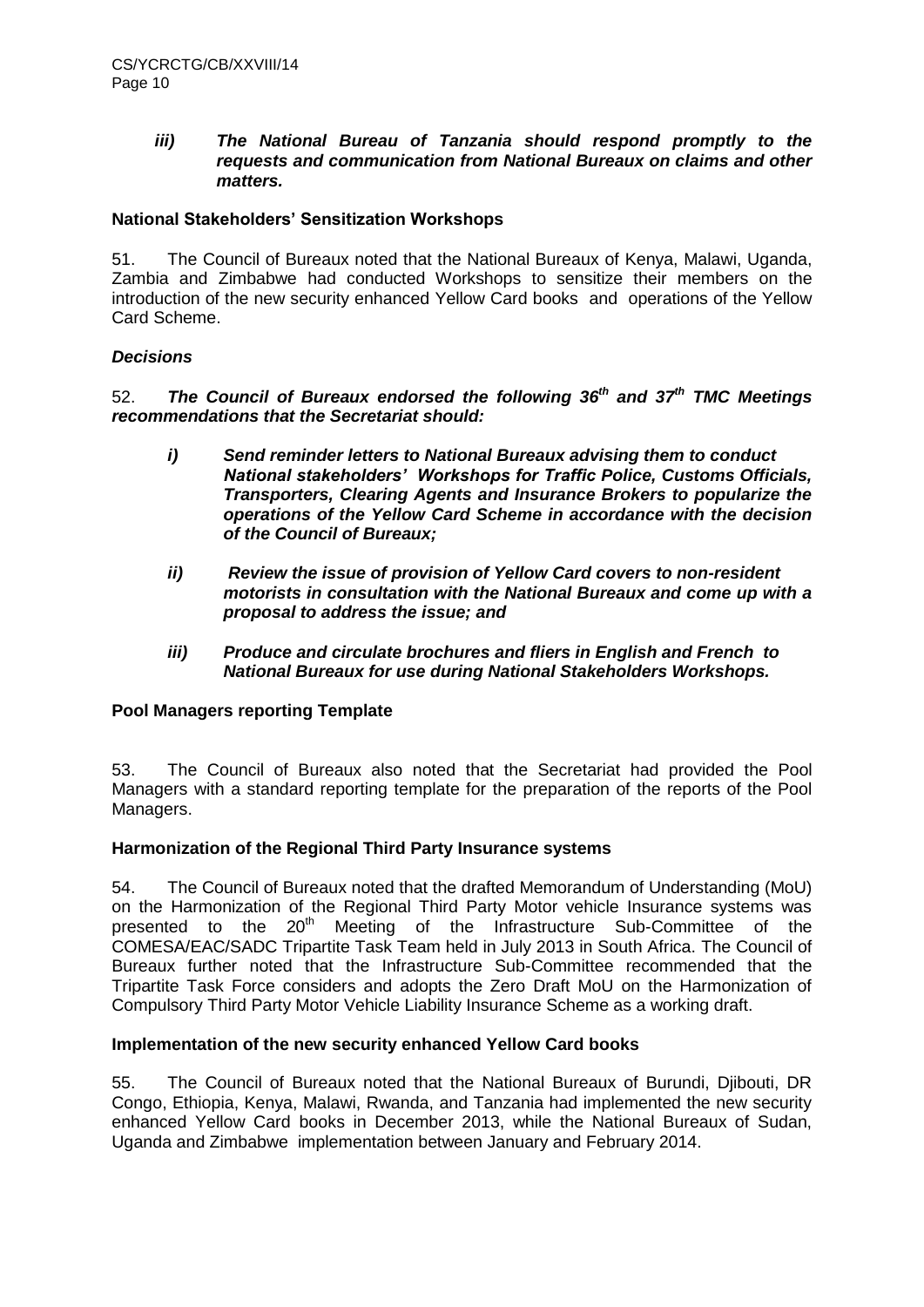## *Decisions*

*57. The Council of Bureaux endorsed the 36th Meeting of the TMC recommendations as follows:*

- *a) National Bureaux should strictly adhere to the Council of Bureaux decisions and should compile lists of old Yellow Card books for destruction;*
- *b) The National Bureau of Sudan should urgently remit to the Printer the printing and delivery cost for their consignment of new Yellow Card books delivered; and*
- *c) National Bureaux who do not pay the cost of printing and delivery on time to the printer, would be required to pay in advance the cost of printing and delivery for any future orders.*

#### **Retrieval of un-used old Yellow Card books from member Insurance Companies**

58. The Meeting noted that following the directive of the  $27<sup>th</sup>$  Meeting of Council Bureaux, only the National Bureaux of Djibouti, DR Congo, Rwanda, Uganda Zambia and Zimbabwe had retrieved the un-used (phased out) Yellow Card books from their member Primary Insurance companies and disposed them off.

59. The Meeting further noted that some Primary Insurance companies had resisted to handover the phased out Yellow Card books to their National Bureaux as they had paid for them.

#### *Decisions*

60. *The Council of Bureaux endorsed the following 37th TMC Meeting recommendations:*

- *i) The National Bureaux of Burundi, Ethiopia, Sudan, Kenya, Malawi, Tanzania and Zimbabwe should in liaison with their member Insurance Companies agree on the best possible method of retrieving all unused old Yellow Card books from circulation and dispose them off; and*
- *ii) The National Bureaux should provide to the Secretariat and Pool Managers a list of all unused and disposed off Yellow Card books.*

#### **Progress report of the Pool Managers on the operations of the Yellow Card Reinsurance Pool**

61. The Council of Bureaux noted the highlights of the report of the Pool Managers on the operations of the Yellow Card Reinsurance Pool, particularly on Premium returns, Inter-Bureaux claims and Excess of Loss Premiums due from members as at 31<sup>st</sup> July 2014.

62. The Council of Bureaux further noted the challenges faced by the Pool Managers which include the following:

- a) Delays in submitting Premium returns and settlement ;
- b) Getting reimbursements from Issuing National Bureaux on claims settled on their behalf;
- c) National Bureaux sending claims advices with inadequate information and hence the Managers' inability to effect reimbursements; and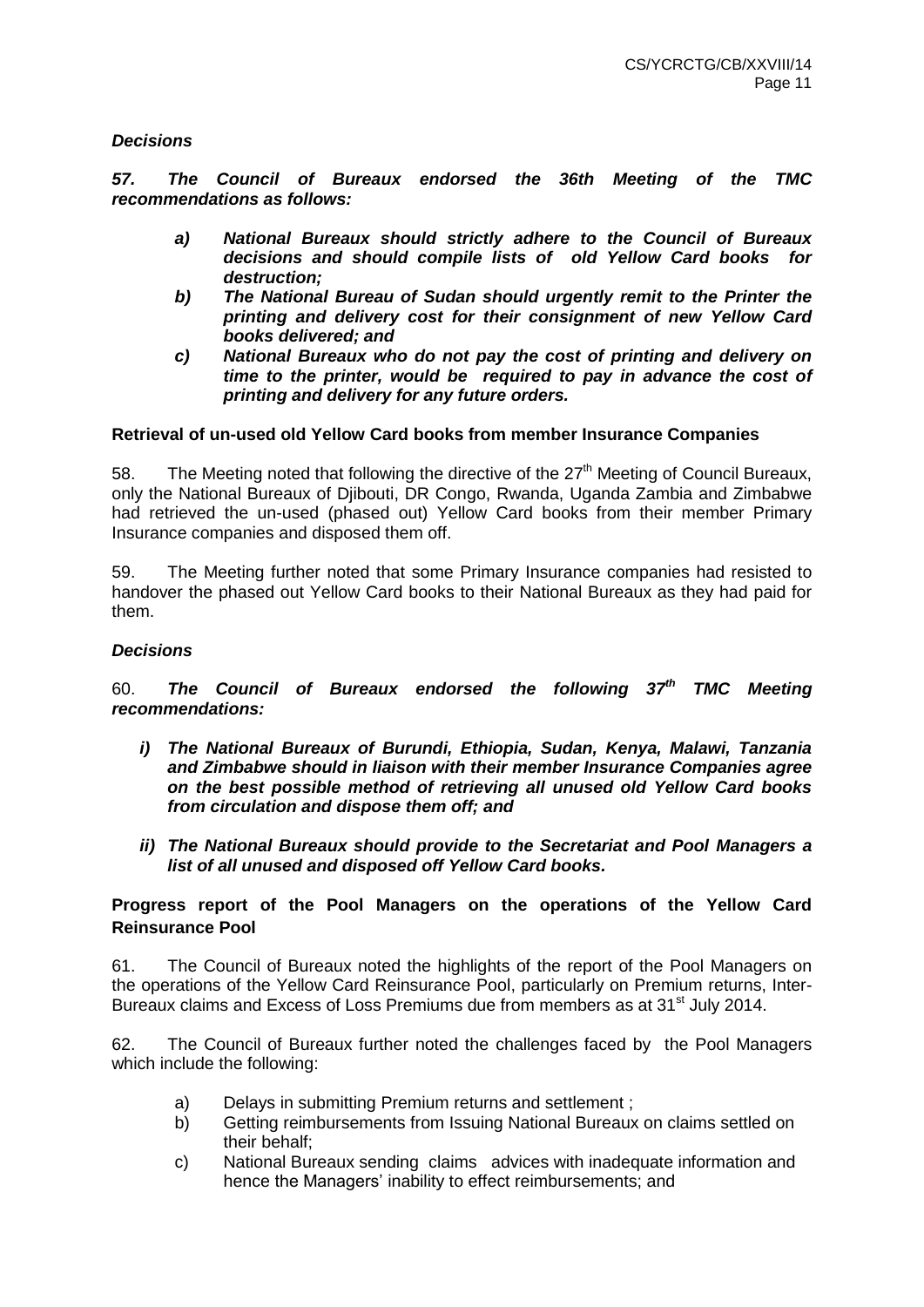d) Delays in payment of premium for Excess of Loss cover.

## *Decisions*

63. *The Council of Bureaux endorsed the following 36th and 37th Meetings of the TMC recommendations:*

*i) The Pool Managers should close claim files that had been outstanding for over ten years without any movement after confirming the status with the concerned handling Bureaux and this decision should be communicated to all National Bureaux;*

*ii) National Bureaux should adhere to the guidelines and directive given in the operational manual and pay booked premiums monthly as provided for in the operational manual;*

*iii) Yellow Card instruments need to be reviewed to include sanctions on member Bureaux who fail to completely adhere to the operational guidelines provided by the operational manual;* 

*iv) The established task team by the 27th Meeting of the Council of Bureaux should immediately start its work and urgently look into the issues of long outstanding claims reimbursement between issuing Bureaux and the Pool Managers which has resulted in provisions for bad debt in the Pool's financials; and* 

*v) The Secretariat should prepare the Terms of Reference for the Task Team indicated in item iv above and submit to the next meeting of the TMC for consideration.*

## **Implementation of the Yellow Card Information System (YC-MIS)**

64. The Council of Bureaux noted the status of implementation of the YC-MIS and commended the National Bureaux of Kenya, Rwanda, Uganda, Zambia and Zimbabwe on the progress made in the utilization of the YC-MIS. The Council of Bureaux further noted the challenges/issues that users were facing in the implementation of the YC-MIS.

## *Decisions*

65. *The Council of Bureaux endorsed the following 36th and 37th Meetings of the TMC recommendations:*

- *i) National Bureaux IT Focal points and Coordinators should monitor the utilization of the YC-MIS and sanction any member company that was not using the system; and*
- *ii) National Bureaux to provide system utilization reports to Secretariat on a quarterly basis showing the challenges faced and measures put in place to address them.*

**Supplementary Budget for the recruitment of the YC-MIS IT Expert and short term Administrative Assistant**

66. The Council of Bureaux noted the Supplementary Budget for the recruitment of an IT Expert for the YC-MIS and Administrative Assistant. The Council of Bureaux also noted that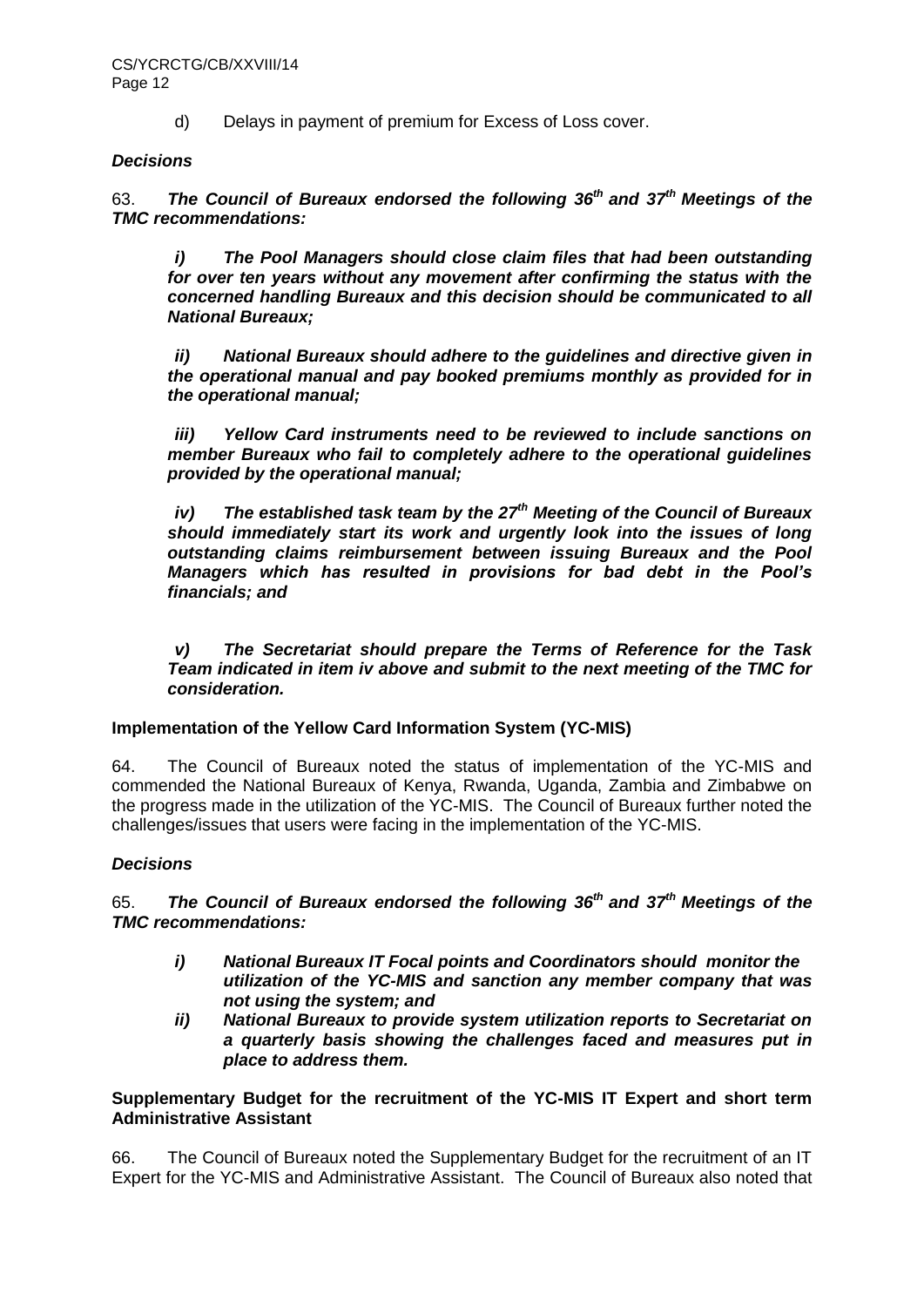there was need for a full time IT Expert to carry out the day to day activities of the YC–MIS and undertake development works. The Council of Bureaux further noted that the Yellow Card office had been operating without Administrative Assistance as the regular Administrative Assistant was on prolonged sick leave and hence there was need to hire a temporary Secretary.

67. In the discussion that followed, the Pool Managers informed the meeting that the first instalment for the supplementary budget was paid to Secretariat*.*

### *Decisions*

## 68. *The Council of Bureaux endorsed the following 36th Meeting of the TMC recommendations:*

- *i) The Yellow Card Reinsurance Pool should continue supporting the activities of the YC-MIS by funding the recruitment of short YC-MIS IT Expert and Administrative Assistant and cover the Supplementary budget of US\$82,000 required;*
- *ii) The Secretariat should write to the Pool Managers to transfer the money on quarterly basis; and*
- *iii) The Secretariat should carry out the recruitment of the IT Expert for the YC MIS and short term Administrative Assistant.*

#### **Annual Report and Accounts of the Yellow Card Reinsurance Pool for the Year ended 31st December 2013** *(Agenda item 8)*

69. The Pool Managers presented the Audited Annual Report and Accounts for the year ended 2013, in line with Article 6, item 4(d) of the Constitution of the COMESA Yellow Card Reinsurance Pool. In doing so, they gave the highlights of the Manager's Report and Financial Statement for the Year ended 31<sup>st</sup> December 2013.

70. The Council of Bureaux noted that the  $37<sup>th</sup>$  Meeting of the TMC had considered and recommended the Management letter of the External Auditors: Deloitte and Touche, addressed to the Committee. The Council of Bureaux also noted the issues raised by the external Auditors which included underwriting income completeness, unallocated receipts of receivables, long outstanding balance and bad debts provisional policy.

71. The Council of Bureaux further noted that the TMC had expressed concern that despite increase in investment amount from US\$5.7m to US\$6.9m, the return on investment income had declined from US\$391,000 to US\$271,000.

72. In the ensuing discussion, a representative of the National Bureau of Rwanda expressed concern on lack of breakdown on the expenses incurred. The National Bureau of Zimbabwe appealed to National Bureaux who had outstanding Inter-Bureaux claims reimbursement to the Reinsurance Pool to reimburse the Pool without further delays.

## *Decisions*

72. *The Council of Bureaux endorsed the following 37th Meeting of TMC recommendations:*

*i) National Bureaux which had rolled out the YC-MIS should ensure that all issued Yellow Cards are posted and uploaded in the online system;*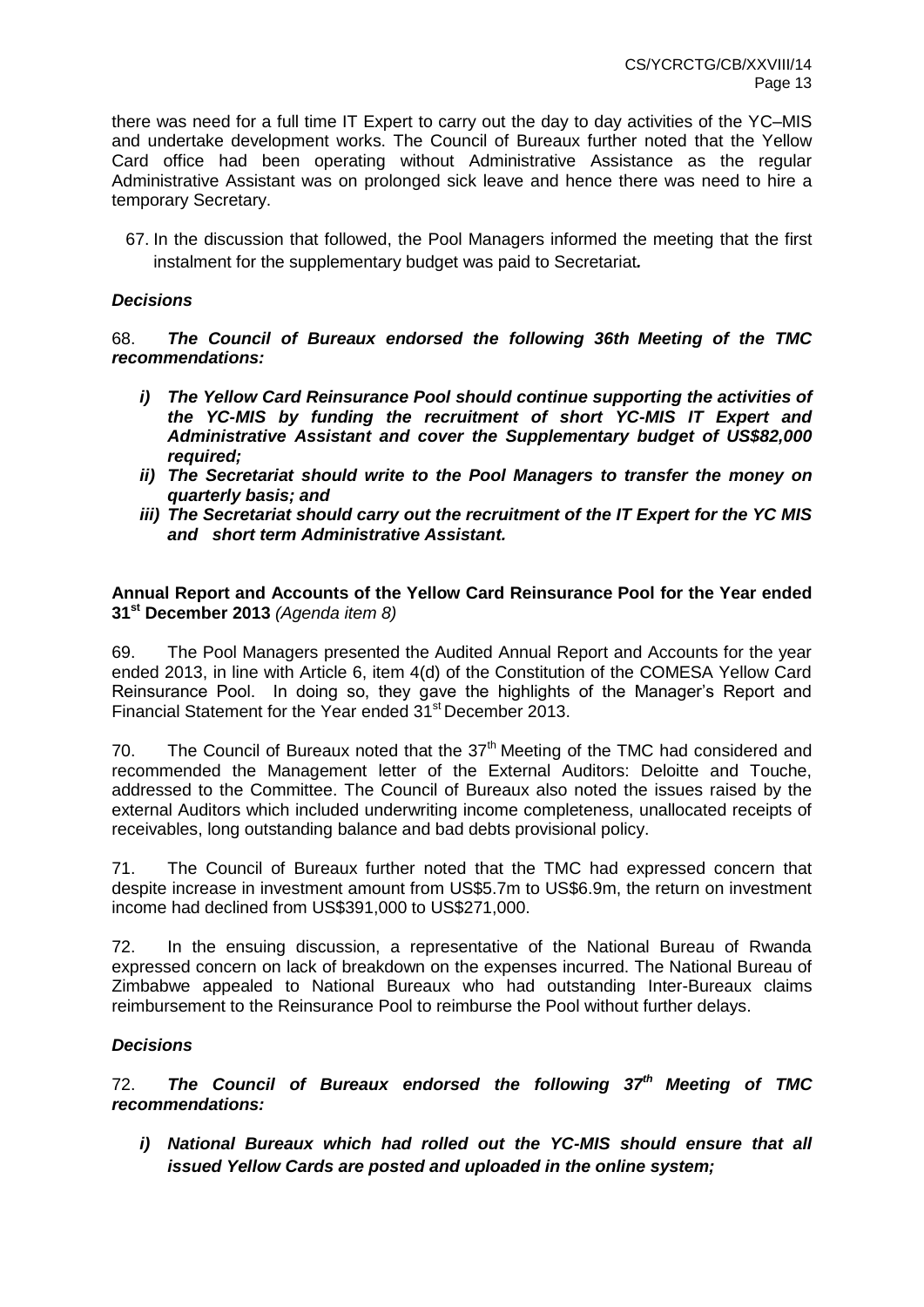- *ii) The Pool Managers should intensify recovery of Inter-Bureaux claims and Claims recovery from Reinsurers;*
- *iii) The Pool Managers in consultation with the Secretariat should develop the Bad Debts Provision Policy;*
- *iv) The Pool Managers should develop and submit a proposal on various investment options, including real property and equity aimed at improving investment incomes options were Pool funds could be invested into and should consider among others Real estate, Government bonds and Treasury bills etc, to the 38th Meeting of the TMC; and*
- *v) The Pool Manager should finalize and submit the dividend Policy to the 38th Meeting of the TMC.*

73. *The Council of Bureaux received the External Auditors Report: the Annual Report and Financial Statements for the Year ended 31st December 2013 and decided as follows:*

- *i) Approved the audited accounts in line with Article 6 item 4 (d) and (f) of the constitution of the COMESA Yellow Card Reinsurance Pool; and*
- *ii) Appointed the retiring External Auditors, Deloitte &Touche who expressed interest to continue in office for the next financial year , and*
- *iii) The Council of Bureaux expressed concern on the high rate of increase of fee demanded by the External Auditors and directed the Pool Managers to negotiate with the External Auditors for an increase not exceeding 10% and report the outcome of the negotiation to the next meeting of the TMC.*

**Reinsurance Pool Financial Highlights as at 30th September 2014** *(Agenda item 9)*

74. A representative of the Pool Managers presented a report on the Reinsurance Pool Financial Highlights as at  $30<sup>th</sup>$  September 2014. In his presentation, he informed the meeting that the Pool recorded a gross premium income of US\$ 2,239,200 during the period ended 30<sup>th</sup> September 2014 compared to US\$1,983,580 for the same period last year, representing an increase of 13 %. The meeting noted the financial highlights, as shown below:

|                           |         | Sept 2014   | Sept 2013 |  |  |  |
|---------------------------|---------|-------------|-----------|--|--|--|
|                           |         | <b>US\$</b> | US\$      |  |  |  |
| Gross<br>income           | premium | 2,239,200   | 1,983,580 |  |  |  |
| Reserve fund              |         | 5,829,296   | 5,555,752 |  |  |  |
| Total assets              |         | 10,204,300  | 9,013,713 |  |  |  |
| Capacity subscription     |         | 275,000     | 350,000   |  |  |  |
| Short-term<br>investments |         | 8,495,410   | 6,129,921 |  |  |  |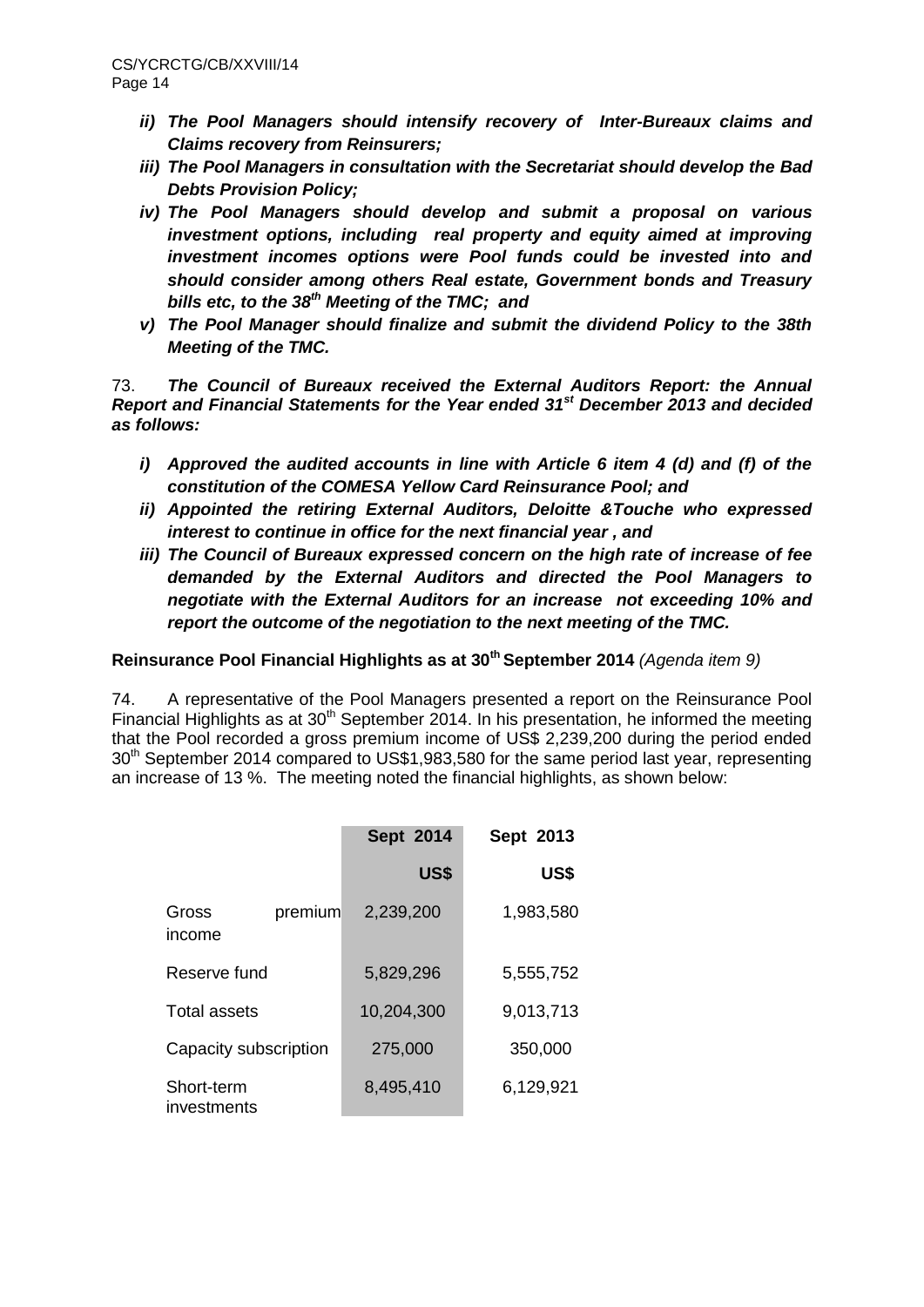### **Draft Yellow Card Compendium** *(Agenda item 10)*

75. The representative of the COMESA Secretariat presented document no. CS/YCRCTG/CB/XXVIII/10: Draft Yellow Card Compendium. In doing so, he informed the Council of Bureaux that a number of changes and developments in the operations of the Yellow Card Scheme led to the review and preparation of the 3<sup>rd</sup> Edition of the Yellow Card compendium and these included among others; the automation of the Yellow Card Scheme, the substantial increase in the number of inter-state motorists using the Yellow Card covers, the changes made by Member States to their Third Party Motor Vehicle Insurance Laws and increase in population of vehicles and road traffic accidents.

76. The Council of Bureaux was informed that the  $3<sup>rd</sup>$  Edition of the Yellow Card Compendium contains five main Sections, namely Section I: Legal System on Compulsory Third Party Motor Vehicle Insurance, Section II: Vehicle population, Section III: Premium rate Compulsory Third Party Motor Vehicle Insurance , Section IV: Yellow Card Operations and Section V: Cross border traffic movement. The Council of Bureaux reviewed the country information for Zambia, which was completed according to the new format.

77. The Council of Bureaux was further informed that the Compendium would be posted on the COMESA Yellow Card Management Information System (YC-MIS) website: [http://ycmis.comesa.int](http://ycmis.comesa.int/) and would be accessed under the Publication Menu which would be regularly updated.

78. In the discussion that followed the meeting advised on the need to include the Prescription periods (time lime) for both bodily injury and property damage claims.

#### *Decisions*

79. *The Council of Bureaux having considered the draft Yellow Card Compendium decided as follows:*

- *i) Adopted the draft 3rd Edition of the Yellow Card Compendium;*
- *ii) National Bureaux should provide the COMESA Secretariat with information required accordingly to the format for their respective countries at the earliest possible time by 31st December 2014;*
- *iii) The Secretariat should circulate the final draft of the compendium to National Bureaux for their views and comments by end of February 2014; and*
- *iv) The Secretariat should publish the final 3rd Edition of the Yellow Card Compendium by 1st March 2015.*

### **Request by COMESA Secretariat for a Loan of US\$1 million for the CVTFS from the Council of Bureaux of the Yellow Card Scheme Reinsurance Pool funds** *(Agenda Item 11)*

80. The Council of Bureaux received a request from Mr. Sindiso Ngwenya, the COMESA Secretary General for an advance of US\$ 1 million from the Yellow Card Pool which is managed by ZEP-RE to be paid back after six months. The Secretary General informed the Council of Bureaux that the advance would enable COMESA roll out the COMESA Virtual Trade Facilitation System (CVFTS) which integrates existing COMESA trade facilitation instruments which include a real time electronic cargo system, the Yellow Card, RCTG CARNET, Customs documentation and over load certificate for heavy goods vehicles among others. He further pointed out that the RCTG CARNET had been included in the ASYCUDA and SIMBA systems in the Northern Corridor thus enabling one bond to be issued for the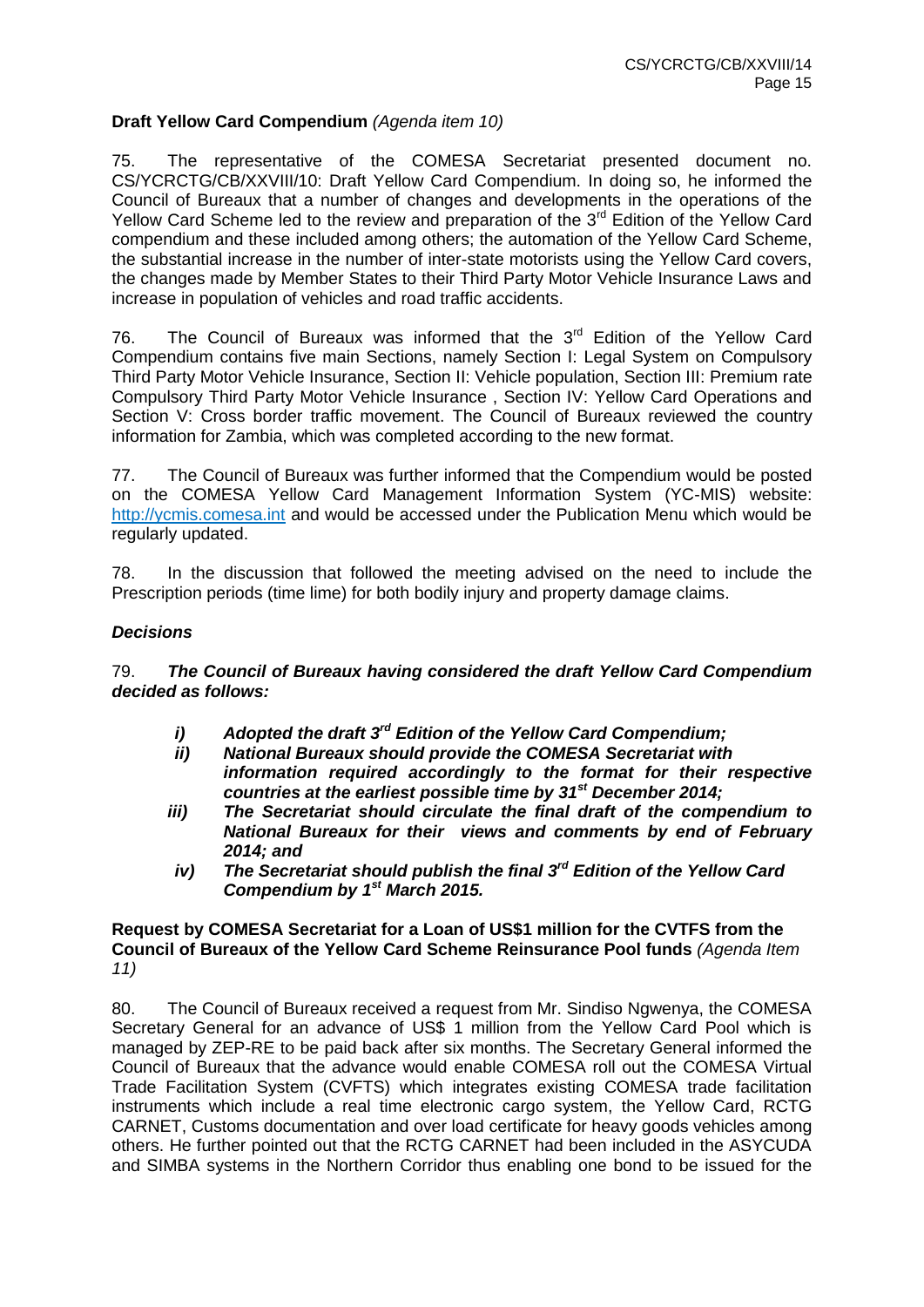entire Corridor and significantly contributed to the operations of the EAC Single Customs Territory and improved competitiveness.

81. The Secretary General also informed the meeting that COMESA would pay the Council of Bureaux Interest rates that were currently being earned on the Reinsurance Pool funds currently being invested by ZEP-RE in either fixed term deposits or treasury bills. He further informed the Council of Bureaux that taking into account that the advance would be used to provide Letters of Credit (LC's) by Standard Chartered Bank, the money would be placed in a CVFTS fixed deposit account and would not be withdrawn as the Suppliers for the CVFTS had agreed to be paid after ninety (90) days during which period COMESA would have mobilized funding to pay the Suppliers. Prior to the meeting of the Council of Bureaux, the Secretary General had made written request to the Chief Executive Officer of ZEP-Re and held meetings to explore the feasibility of the project and it had been agreed that the matter be officially tabled to the Council of Bureaux Meeting.

82. In the discussions that ensued, the meeting sought clarification from the Secretary General on the CVTFS project and how it would contribute to the programs of the Council of Bureaux and that of the Sureties for the CARNET. In response, the Secretary General informed the meeting that the CVFTS would eliminate fraudulent Yellow Cards that from time to time had been detected by National Bureaux in that all Yellow Cards issued would be validated by the CVFTS data base on the basis of serial numbers and that in the event of fake serial numbers it would not be possible for Customs Administrations to release the truck and cargo. The meeting was informed that this was because the CVFTS provides for a "sign on" for all documentation that accompany a truck. He further highlighted how the CVTFS which had been adopted by different Revenue Authorities in the region would enable Insurance companies that had issued Yellow Cards to have access in real time to Yellow Cards issued and ultimately, this system would facilitate the prompt payment of claims which was not the case at the moment. The Council of Bureaux underscored the need for an Agreement between COMESA and ZEP-Re.

83. In the discussion that followed, the Pool Manager informed the meeting that the requested Advance from the Yellow Card Reinsurance Pool funds to COMESA Secretariat was discussed between the COMESA Secretary General and the Pool Managers, Zep –Re and that it was agreed that the funds to be advanced would be held within Zep-Re accounts and that Zep-Re would only issue a letter of credit to enable the CVTFS obtain a credit guarantee

## *Decisions*

84. *The Council of Bureaux having considered the request decided as follows:*

- *i) The Pool Manager should process the short term loan of US\$ 1 million facility for the CVTFS after proper documentation;*
- *ii) The rate of interest payable on the loan advanced should be the prevailing market interest rate;*
- *iii) The loan should be paid back in six months period from the date of issuance of a Letter of Guarantee to COMESA CVTFS's Bankers ; and*
- *iv) The Council of Bureaux and COMESA Secretariat should sign an Agreement that would contain the details of the loan advance.*

**Report on the issuance of Yellow Card cover to non-resident motorists** *(Agenda item 12)*

85. The representative of the Secretariat presented document no. SC/YCRCTG/CB/XXVIII/11: Report on the Issuance of Yellow Card covers to non-resident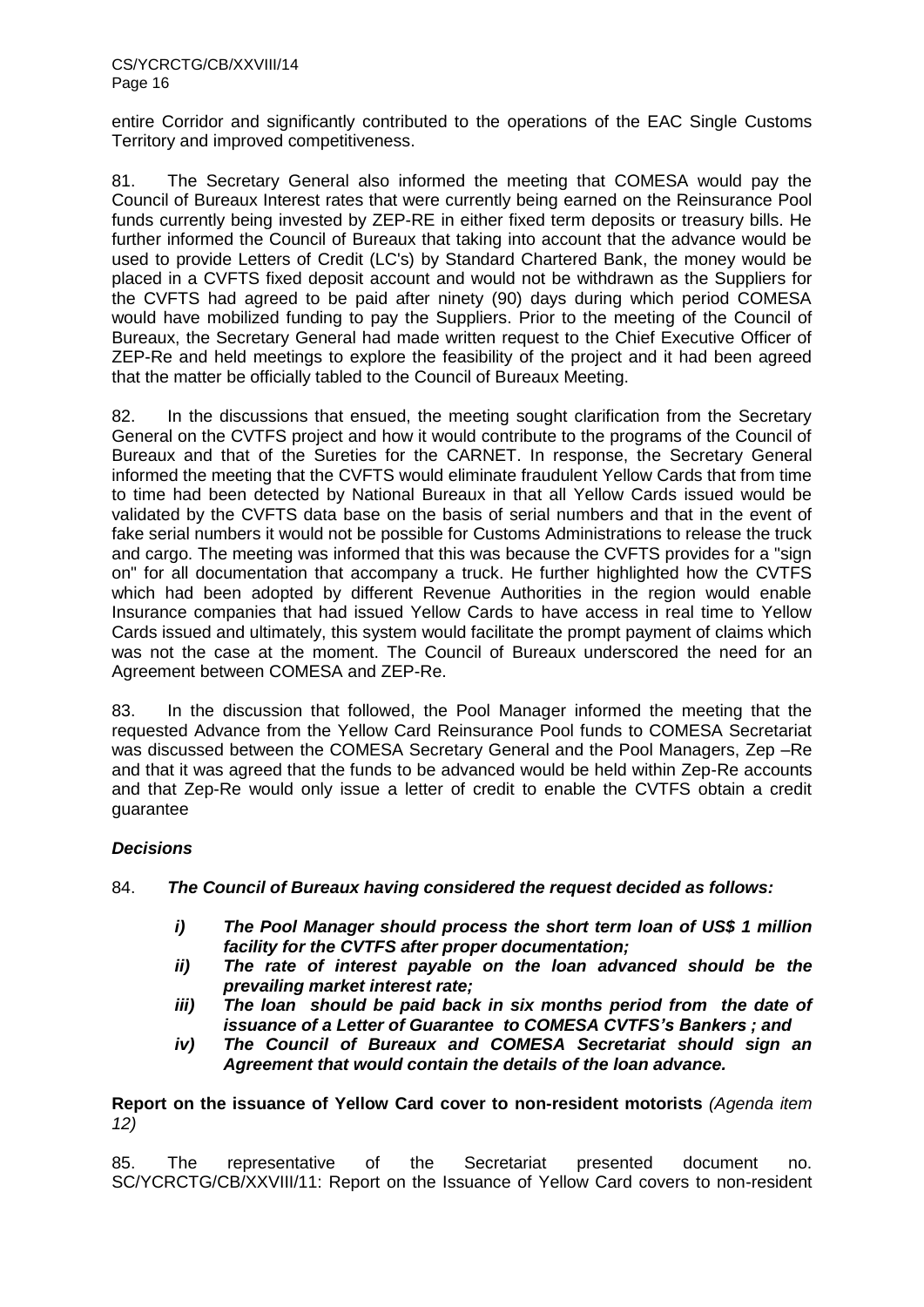motorists. In doing so, he informed the Council of Bureaux that pursuant to the recommendation of the 36<sup>th</sup> meeting of the TMC that the Secretariat should review the issue of provision of Yellow Card covers to non-resident motorists; a short study was carried out.

86. The meeting was informed that the Secretariat in carrying out a short study prepared a questionnaire and circulated to all National Bureaux to establish the existing practices on the issue and solicited views and comments of members. The meeting was also informed that the Secretariat had consulted alleged National Bureaux in issuing Yellow Card to nonresident motorists and reviewed the Protocol, Inter-Bureaux Agreement and Operations Manual. The observations made and findings established during the exercise were as follows :

- i) Yellow Card Instruments: it was established that the Protocol allows Yellow Cards to be issued to motorists who have taken out a valid liability insurance policy in their own country, whereas the Inter-Bureaux Agreement and the Manual do not provide a clear guidance on the issue.
- ii) National Bureaux Experiences: the practical experiences of issuing Yellow Cards to non-resident motorists in member countries were as follows:
	- a) The National Bureaux of DR Congo, Ethiopia, Kenya, Malawi and Zimbabwe have not issued Yellow Cards to non-resident motorists;
	- b) The National Bureaux of Ethiopia and Tanzania have been issuing Yellow Card covers to tourists coming to the COMESA Region.

87. The Council of Bureaux was informed that the reasons given by National Bureaux for the issuance of Yellow Cards to non–resident motorists included; tourists, expiry of Yellow Cards, cheaper premiums, non availability of Yellow Cards at border towns, import of vehicles by land locked countries, and lack of awareness of non-resident motorists.

88. The council of Bureaux was further informed that the National Bureaux of DR Congo, Kenya, Malawi, Zambia, and Zimbabwe were against the issuance of Yellow Cards to nonresident motorists whereas the National Bureaux of Ethiopia, Uganda, and Tanzania supported the it under defined circumstances such as when Yellow Cards expire in the course of journey, for importing vehicles and tourists coming to the COMESA region.

89. In the discussion that followed, the meeting underscores the need to uphold to the main objective and principle of the Yellow Card Protocol and Yellow Card Instruments. The meeting further pointed out that a non-resident motorist means motorist with vehicle registration plate number different from the vehicle registration number of country where Yellow Card is requested to be issued.

## *Decisions*

90. *The Council of Bureaux decided that no Yellow Card should be issued to non – resident motorist ,except under the following two exceptional cases :*

- *i) Tourists and visitors to the COMESA region,*
- *ii) Imported vehicles, with temporary registration number and transiting three or more countries including country of departure*
- *iii) Yellow Cards issued under i) and ii) above should have an underlying Prime Policy*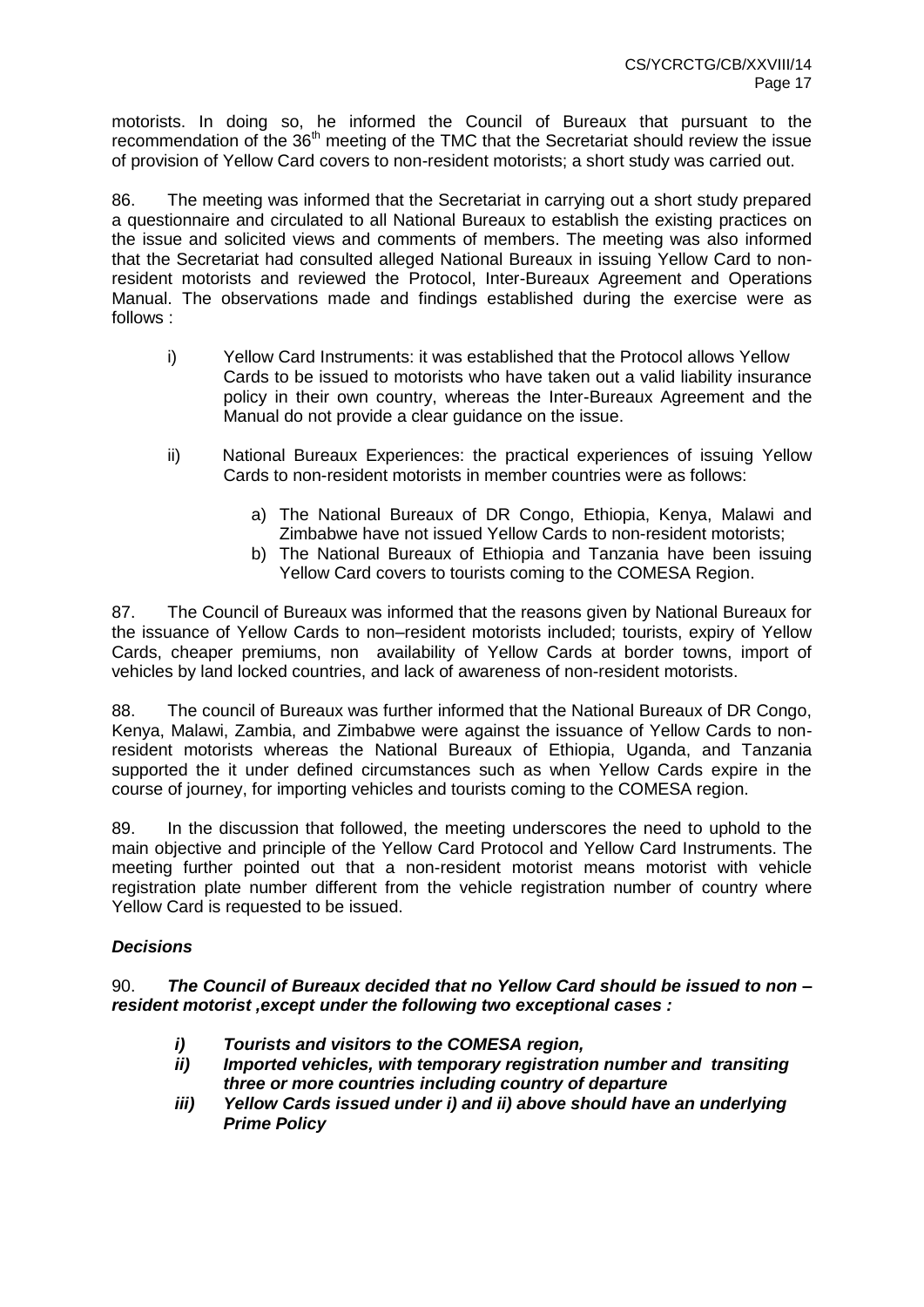#### **Presentation on Systems Development and Maintenance Report of the Yellow Card Management Information System (YC-MIS)** *(Agenda item 13)*

91. The representative of the Secretariat presented document No CS/YCRCTG/CB/XXVIII/13: The Systems Development and Maintenance Report of the Yellow Card Management Information System (YC-MIS). In doing so, he informed the Council of Bureaux that the system was rolled out and implemented in the Northern and North–South Corridor countries of Burundi, Kenya, Rwanda, Uganda, Malawi, Tanzania, Zambia and Zimbabwe by  $1<sup>st</sup>$  January 2014 whilst in Ethiopia, Djibouti and Sudan the implementation was done between June-July 2014.

92. On the YC-MIS Systems Development, the Council of Bureaux was informed that the development of the Reports and Claims and Reimbursements Modules had been finalized and would be operational by 31<sup>st</sup> January 2015.

93. The Council of Bureaux was informed of the details of maintenance works carried out on the system. The Council of Bureaux was further informed that the improved YC-MIS would be operational by 31<sup>st</sup> January 2015.

94. In the ensuing discussion it was observations that :

- i) Amongst the Reinsurance Pool functionalities in the improved YC-MIS; Inter-Bureaux claims reimbursement be included, and
- ii) Implementation plan of the improved YC-MIS should be prepared and circulated to the National Bureaux in good time before the date of the rollout.

## *Decision*

## 95. *The Council of Bureaux having considered the progress made in improving the system decided that the redesigned and improved YC-MIS be implemented by 31st January 2015.*

## **Report of the 8th Meeting of the Council of RCTG on the Regional Customs Transit Guarantee (RCTG –CARNET) Scheme** *(Agenda Item 14)*

96. The representative of the Secretariat presented document no.  $CS/YCRCTG/CB/XXVIII/14$ : Report of the  $8<sup>th</sup>$  Meeting of the Council of the Regional Customs Transit Guarantee (RCTG) Scheme which was held from  $29<sup>th</sup>$  September to 1<sup>st</sup> October 2014 in Lusaka, Zambia. The report highlighted the fact that the RCTG CARNET had been rolled out in the Northern Corridor in December 2011 with the Carnets being issued for goods in transit from Mombasa to Uganda and Rwanda and from Rwanda to Mombasa. The Council of Bureaux also noted that over 3000 Carnets had been issued and the acquittal of the RCTG Carnets had been faster than the national bonds.

97. The Council of Bureaux was informed that the Chairperson of the  $8<sup>th</sup>$  Meeting of the Council of RCTG had signed the Loan Agreement of the advance of US\$500,000 to the RCTG Scheme by the Council of Bureaux of the Yellow Card. Accordingly the Chairperson of the Council of Bureaux signed the Loan Agreement, Annex IV.

## *Decision*

98. The Council of Bureaux having noted the Report of the 8<sup>th</sup> Meeting of the *Council of RCTG Scheme with appreciation decided that the Pool Managers should transfer US\$500,000 to the RCTG Reinsurance Pool Account as soon as possible.*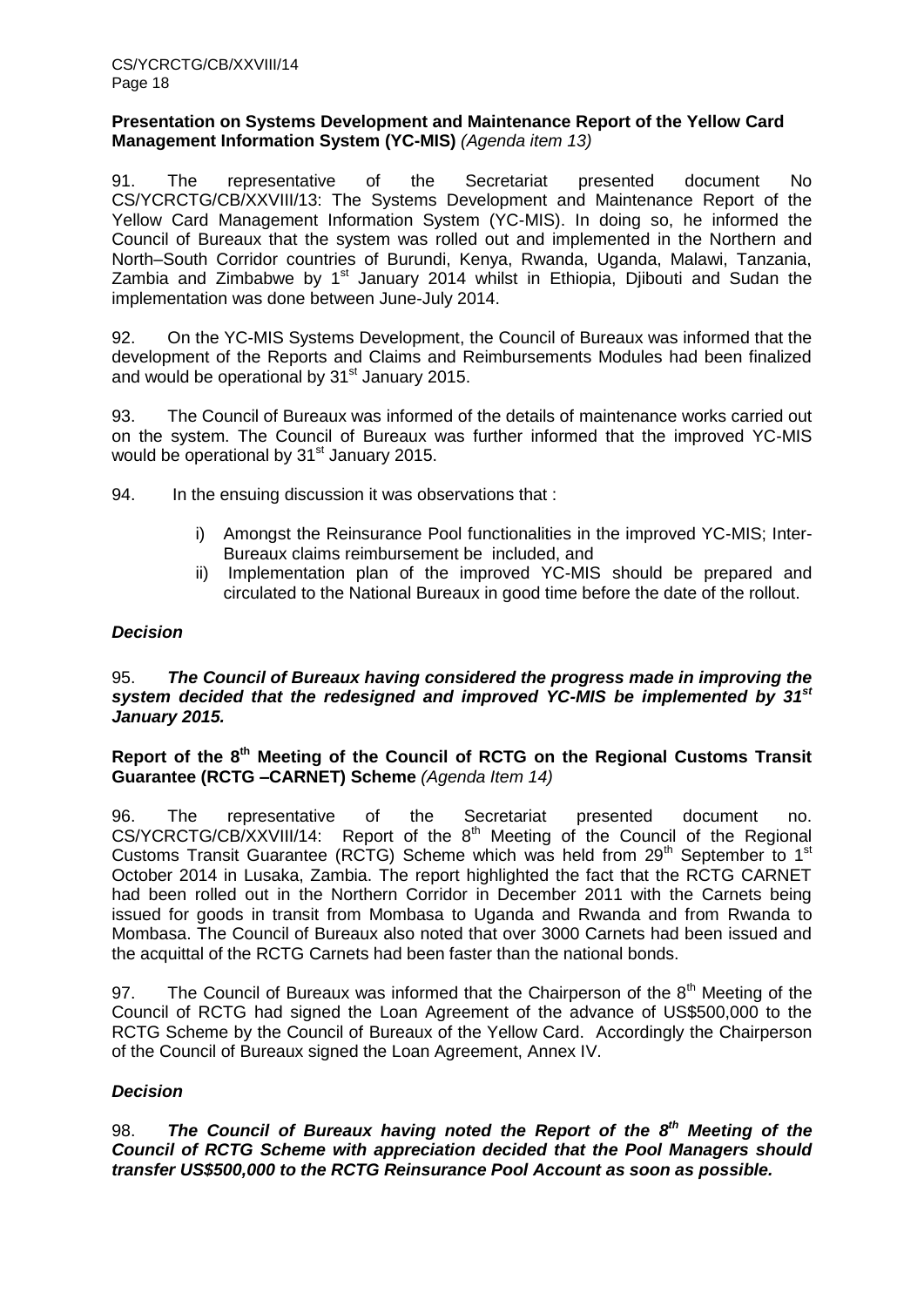### **Report on Administrative Matters** *(Agenda item 15)*

99. The Secretary General of the COMESA Secretariat presented document no. CS/YCRCTG/CB/XXVIII/10(a): Renewal of contract of Professional and General Service Staff. In so doing, he informed the Council of Bureaux

100. In the discussions that ensured, the Meeting underscored the need to realign the Age limit for retirement for the Staff members of the Secretariat of the Council of Bureaux to the Age limits of other COMESA Institutions and the need to have succession plan to ensure continuity.

#### a) **Renewal of Contract of Professional**

101. The Council of Bureaux considered the recommendation of the Secretary General of COMESA to renew the Contract of Mr. Berhane Giday (P5) with effect from  $6<sup>th</sup>$  April 2015 and for less than the full terms of four years, as Mr Giday would reach the retirement age of sixty on 03 August 2018.

#### *Decision*

102. *The Council of Bureaux renewed the contract of Mr Berhane Giday, Chief Programme Officer (P5) from 6th April 2015 to 3rd August 2018;*

103. *The Council of Bureaux decided that the Secretariat should:*

- *i) review the retirement age limits for COMESA Council of Bureaux and accordingly submit proposal on retirement age limit for the staff members of the Secretariat of the Council of Bureaux, and*
- *ii) submit proposal on succession plan to the meeting of the TMC*
- b) **General Service staff**

104. The Council of Bureaux was informed that Mrs Brenda M Chizyuka had been on sick leave with full pay for twenty nine (29) months. The Meeting was informed that the Secretary General, in line with the Staff Rules and Regulations had written a letter requesting Mrs Chizyuka to provide with the necessary medical documentation pertaining to her condition to enable the Secretariat to constitute a medical board and decide accordingly.

105. The Council of Bureaux noted the decision of the Secretary General to constitute a medical board and decide accordingly.

106. The Council of Bureaux noted that the Senior Insurance Expert (P4), Mr Debebe Tamene had assumed his post on 8<sup>th</sup> February 2014.

**External Auditors' Report on the Accounts of the Council of Bureaux as at 30th June, 2014** (*Agenda Item 16*)

107. The representative of the COMESA Secretariat presented the audited report and accounts for the year ended  $30<sup>th</sup>$  June 2014. In doing so, he provided highlights on the income and expenditure statement, statement of financial position, cash flow statement, notes to the financial statements and a comparison of the budgeted and actual expenditure for the year ended  $30<sup>th</sup>$  June 2014.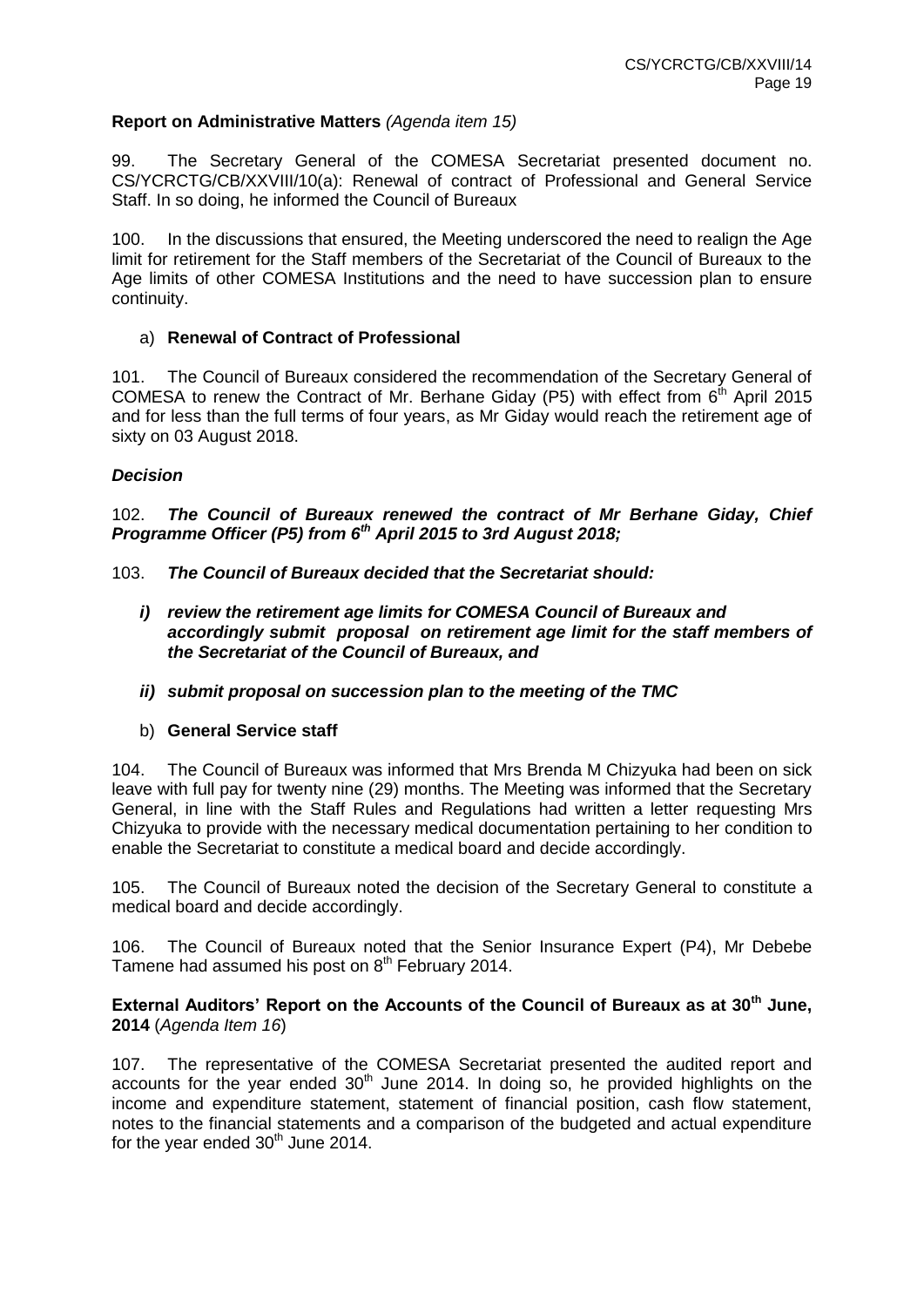CS/YCRCTG/CB/XXVIII/14 Page 20

108. The Council of Bureaux was informed that the External Auditors, Messrs Grand Thornton had given an unqualified opinion on the Financial Statements of the scheme.

109. In the discussion that followed, the meeting raised concern on errors on figures regarding the income in the budgeted versus actual expenditure. The meeting also expressed concern on inadequate medical cover provided to the Staff members of the Secretariat of the Council of Bureaux and emphasized on the need to review the limits.

### *Decision*

110. *The Council of Bureaux received the Audited Annual Report and Accounts of the Council of Bureaux of the Yellow Card Scheme for the year ended 30th June 2014, and approved the Audited Annual Report subject to correction of errors observed.* **Proposed Budget for the Year 2014/15** (*Agenda item 17)*

111. The Secretariat presented Document No. CS/YCRCTG/CB/XXVIII/12- Proposed Budget for the year 2014/2015 as follows:

#### **Status of Income in 2013/2014**

112. The Council of Bureaux was informed that all National Bureaux, except Malawi, Rwanda and Sudan had paid their budget contributions. The Council of Bureaux was further informed that the National Bureau of DR Congo who had high amount of arrears, made a substantial payment towards arrears. The meeting was also informed that, the National Bureaux of Malawi and Sudan had not made any payment and that their cumulative arrears as at 30th June 2014 stood at US\$281,437, and US\$230,591 respectively

113. The Meeting was informed that a total amount of US\$502,824, including arrears was received during the 2013/2014 fiscal year which was 55% more compared to the total income of US\$ 324,149 received during the same period last year.

#### **Budget 2014/2015**

114. The Council of Bureaux was informed that the budget assessment for the year 2014/2015 was US\$498,623 representing an increase of 4% compared to the budget of 2013/2014 which was US\$477,576. The Council of Bureaux was further informed that the increase was mainly due to an increase in staff emoluments.

#### **Development Budget**

115. The meeting was informed that the Secretariat had been able to mobilise very limited extra budgetary resources mainly to fund the implementation of the Regional Customs Transit Guarantee Scheme (RCTG).

116. In the discussion that followed the representative of National Bureau Malawi questioned how long the sanction would last and if there were options for resolving the issue other than sanction and resubmitted her request for consideration of writing off the arrears of Budget contribution of the National Bureau .

117. After some discussion the meeting indicated its desire to consider the request of the National Bureau of Malawi provided it demonstrated some commitment and come up with a plan or proposal on the way forward in addressing the issues.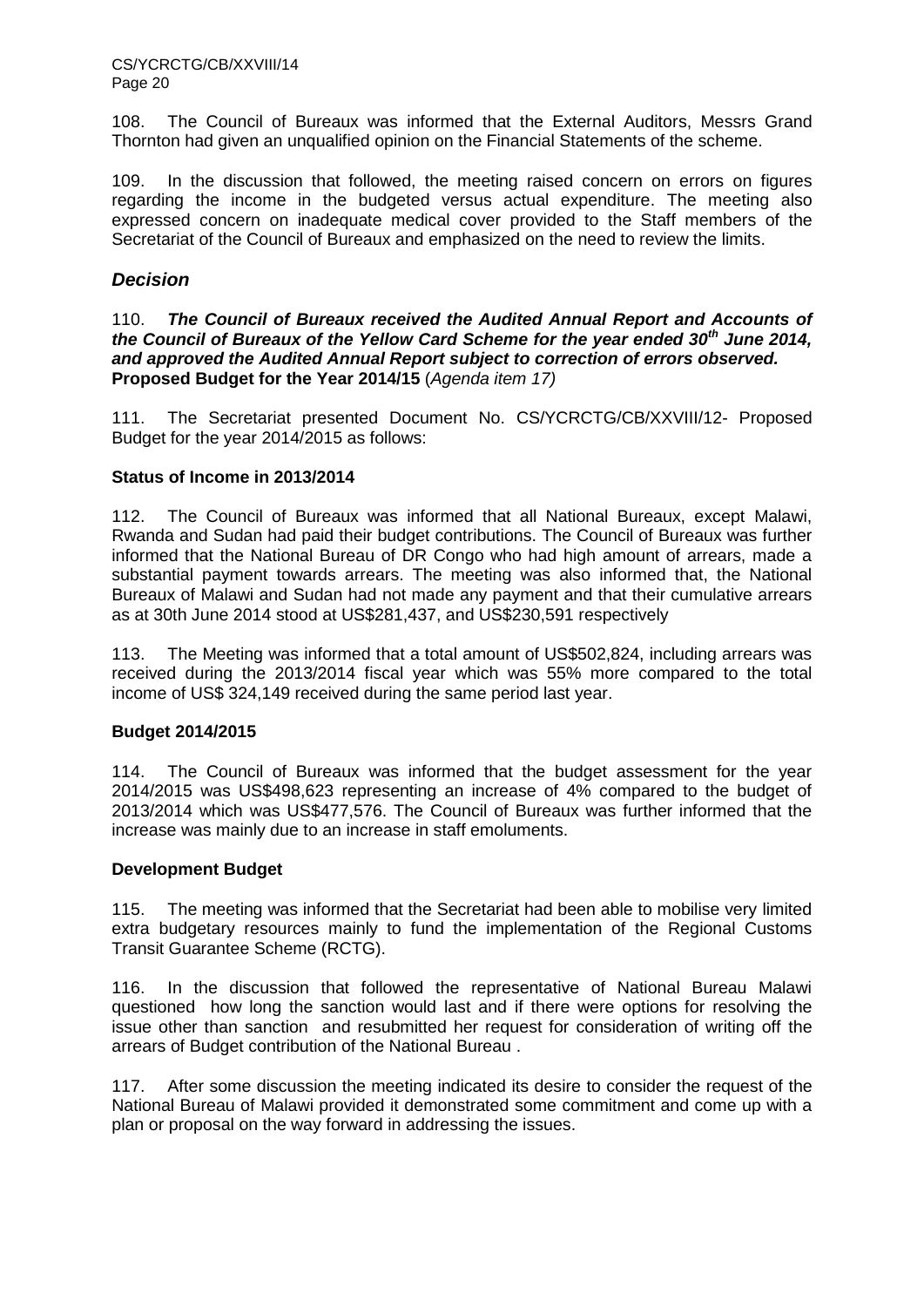## **Table II: Total amount of contribution required from each National Bureau, including arrears**

| <b>NATIONAL</b><br><b>BUREAUX</b> | <b>2014/15 ANNUAL</b><br><b>BUDGET</b><br><b>CONTRIBUTION US\$</b> | <b>ARREARS AS AT</b><br>30/09/14<br>US\$ | <b>TOTAL AMOUNT</b><br><b>REQUIRED FROM EACH</b><br><b>NATIONAL BUREAU US\$</b> |
|-----------------------------------|--------------------------------------------------------------------|------------------------------------------|---------------------------------------------------------------------------------|
| Burundi                           | 41, 552                                                            |                                          | 41, 552                                                                         |
| Djibouti                          | 41, 552                                                            |                                          | 41, 552                                                                         |
| DR Congo                          | 41, 552                                                            | 21,416                                   | 62,968                                                                          |
| Eritrea                           | Exempted                                                           | 18,824                                   | 18,824                                                                          |
| Ethiopia                          | 41, 552                                                            |                                          | 41, 552                                                                         |
| Kenya                             | 41, 552                                                            | $\overline{\phantom{0}}$                 | 41, 552                                                                         |
| Malawi                            | 41, 552                                                            | 281,437                                  | 322,989.00                                                                      |
| Rwanda                            | 41, 552                                                            | 34,789                                   | 76,341.00                                                                       |
| Sudan                             | 41, 552                                                            | 230,592                                  | 272,144.00                                                                      |
| Tanzania                          | 41, 552                                                            |                                          | 41, 552                                                                         |
| Uganda                            | 41, 552                                                            | -                                        | 41, 552                                                                         |
| Zambia                            | 41, 552                                                            | $\frac{1}{2}$                            | 41, 552                                                                         |
| Zimbabwe                          | 41, 552                                                            |                                          | 41, 552                                                                         |
| <b>Total</b>                      | 498,623                                                            | 587,058                                  | 1,085,682.00                                                                    |

118. In the discussion that followed, the meeting observed as follows:

- i) The meeting expressed concern on the delays in the non- payment of contributions by the some National Bureaux adversely, affecting the liquidity position of the Secretariat and Jeopardize its capacity to carry out its activities
- ii) The National Bureau of Rwanda assured the meeting that it would expedite the payment of its arrears.

## *Decisions*

- 119. *The Council of Bureaux having considered the budget :*
	- *i) Approved the annual budget of US\$498,623 for the year 2014/2015; and*
	- *ii) Decided that each National Bureau should pay US\$41,552 as its contribution to the Budget of the Council of Bureaux for the financial year 2014/2015 as shown in Table II above.*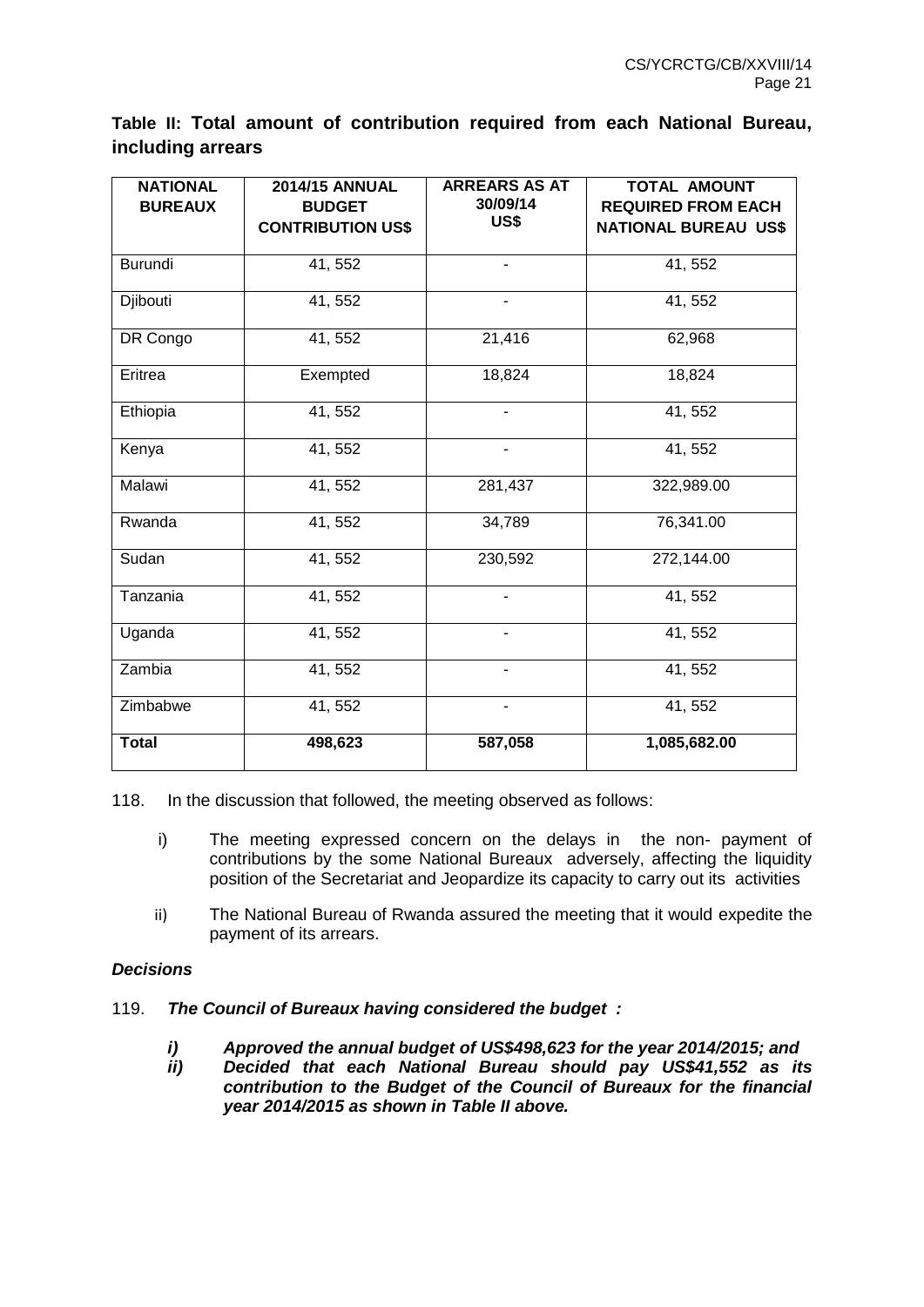#### *Decisions*

120. *The Council of Bureaux expressed concern on liquidity problem of the Secretariat caused by delays and non payment of budget contribution and decided that the Meeting of the Technical Management Committee should review payments and shortfall in budget contributions made by National Bureaux and consider the Secretariat's request for supplementary budget to cover budget shortfalls either through additional budget contribution by National Bureaux or allocation of fund from the Reinsurance Pool account.*

121. *The Council of Bureaux urged that National Bureaux which had not yet paid their budget contributions and arrears to pay as soon as possible; and*

122. *The Council of Bureaux directed the Secretariat to review the medical expenses cover in relation to those provided by other COMESA institutions and submit a proposal for increased Medical Cover for the staff member of the Secretariat of the Council of Bureaux to the next TMC Meeting.*

**Yellow Card Annual Work Programme for the Year 2014/15** (*Agenda item 18)*

123. A representative of the COMESA Secretariat presented document No CS/RCTG/CS/XXVIII/13: Yellow Card Annual Work Programme for the year 2014/15. In doing so, he pointed out the achievements and challenges of the Yellow Card scheme.

124. The Council of Bureaux was informed that the main focus of the 2014/15 Yellow Card Annual Work Programme, were the following:

- i) To consolidate the implementation of the YC-MIS ;
- ii) To review the Yellow Card Instruments;
- iii) To produce a comprehensive compendium;
- iv) To carry-out a study on issuance of Yellow Card covers to non-resident motorists;
- v) To carry-out a study on competitiveness of the Yellow Card premium rates applied by National Bureaux;
- vi) To implement decisions of the Council of Bureaux and recommendations of the Technical Management Committee; and
- vii) To provide technical services to National Bureaux and assist Member States in implementation of the Yellow Card scheme

125. The meeting was also informed that successful implementation of the Yellow Card Scheme Annual Work Programme for 2014/15 depends on timely payment of contributions by National Bureaux to the budget of the Council of Bureaux and implementation of the decisions of the Council of Bureaux.

## *Decision*

#### 126. *The Council of Bureaux adopted Yellow Card Annual Work Programme for July 2014 to June 2015 as attached as Annex III to this report.*

**Study report on low limits of liabilities and other issues affecting the operations of the Yellow Card Scheme in the Region** (*Agenda item 19)*

127. The Consultant presented document no. CS/YCRCTG/TMC/XXXVIII/19: Study Report on low limits of third party liability and other issues affecting the operation of the Yellow Card Scheme. In doing so, the Consultant informed the Council of Bureaux that in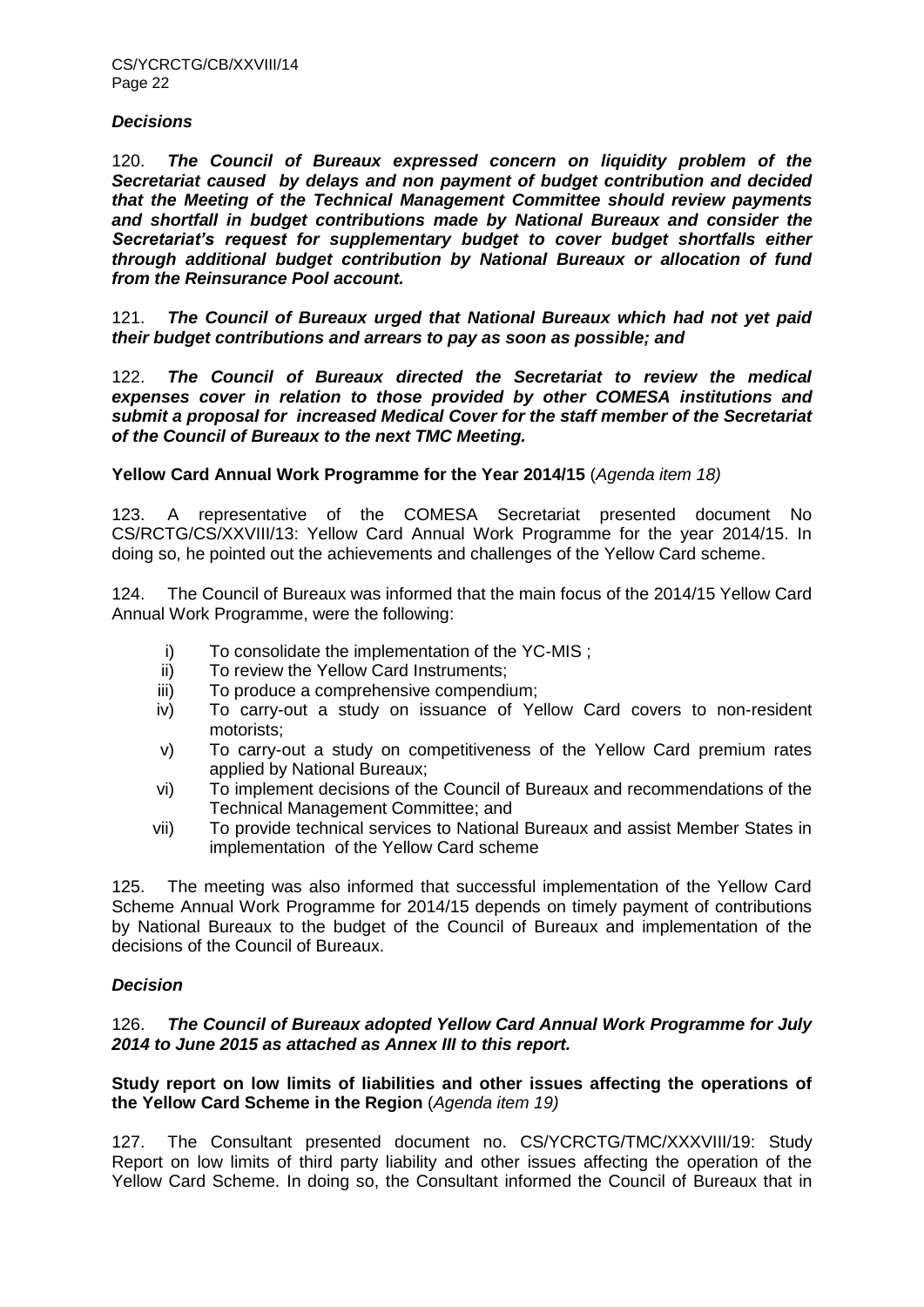pursuant to the decision of the  $26<sup>th</sup>$  Meeting of the Council of Bureaux, the study was conducted and seven (7) Member States selected randomly were visited for data collection, soliciting of views and comments from the stakeholders, namely: Djibouti, Ethiopia, Kenya, Rwanda, Sudan, Uganda and Zambia.

128. The meeting was informed that the methodology used in the data collection included among others, literature and report reviews, stakeholders interviews and questionnaires and after analyzing the data and the findings of the study, the following conclusions were made:

- i) Variances in the YC limits of liability among different participating member states create a situation where Member States do not have equal opportunity to claim the same amounts from the Pool.
- ii) The Yellow Card is not seen as a fair tool for compensation because of low limits of liability, variances and weaknesses in the laws of different countries.
- iii) Where the limits of liability are low, (such as in Uganda- US\$.200.00 for injury and as little as US \$ 2,000 for death in the Ethiopian Law governing third party limits of liability), people feel that litigation gives them a chance of more equitable compensation than insurance.
- iv) Third party accident victims prefer to impound vehicles as lien against higher and more equitable compensation amounts which they are entitled to claim from vehicle owners through courts of law.
- v) Disparities in the Volume of vehicular traffic, geographical positions, size of the national economies of the COMESA member countries also affect the performance of the Yellow Card.
- vi) The Insurance Regulatory Authorities do not apply the mandate granted to them in the Operations Manual under Section IV to monitor and supervise the activities of the National Bureaux as they view their jurisdictions to be national rather than regional.
- vii) Delayed Yellow Card verifications and claim settlement cause frustration and as such many stakeholders have lost confidence in the Yellow Card.
- viii) The cost of handling claims by the NBs sometimes exceeds 5% of the cost of the claim amount.
- ix) There is no ceiling on how much a Bureau can claim from the Reinsurance Pool.
- x) Insurance companies with low volumes of business on the Yellow Card fail to remit their annual budget contributions to the Council of Bureaux because the budget contributions are a uniform figure across the region and not dependent on the volume of business.
- xi) Yellow Card Issuing companies are not usually invited to the Yellow Card meetings where only National Bureaux are invited, hence there are knowledge gaps in the Yellow Cards operations.
- xii) Card processes as staff that are deployed to handle the Yellow Card often get moved.
- xiii) There is low awareness by the public on the existence of the Yellow Card.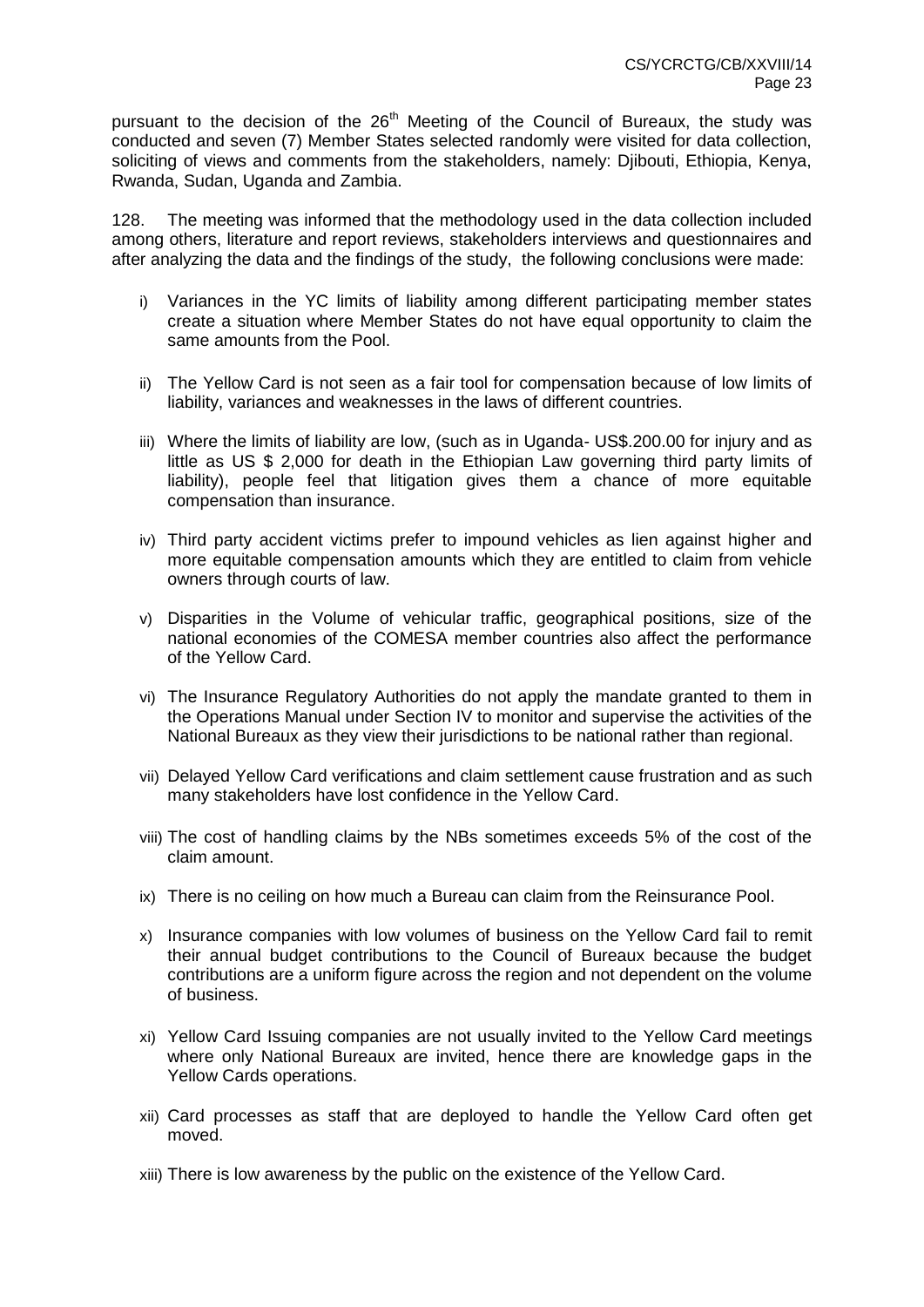- xiv) The transporter is faced with a myriad of paper requirements in order to execute an international trip, which can be burdensome to a transporter who may have a very large fleet of vehicles, all going in different directions every time.
- 129. The Meeting noted the recommendations made as follows:
	- i) The Yellow Card should be detached from the limits of liability of the individual COMESA Member States and adjusted to cover a reasonable and uniform limit of liability for the entire Region. Even better, it should forthrightly be pegged at unlimited liability which is really the ideal and is already applicable in certain Member States:
	- ii) Article 2 of the Protocol should be read and understood as it is written, i.e. meaning that the provision only sets minimum levels and does not in any way restrict the implementation of anything above those minimum levels;
	- iii) Model legislation should be devised by the Secretariat to help the COMESA Member States domesticate the harmonized Yellow Card limits of liability together with any other issues necessary and incidental to the adjustment;
	- iv) Prior to the introduction of uniform limits of liability for the entire COMESA Region, Member States should be given clear authority to settle each other Yellow Card claims on a reciprocal basis;
	- v) Article 2 of the Protocol should be amended in accordance with Article 18(e) in order to provide for the proposal in recommendation on detaching of the Yellow Card limits from individual COMESA Member States;
	- vi) To review the cover provided under the Yellow Card Scheme and make proposal to address stakeholders demand;
	- vii) An appropriate and sustainable source of funding should be built into the Yellow Card budget structure to meet the cost of education and awareness activities to cover all relevant stakeholders;
	- viii) The COMESA should engage all member states on the need to harmonize the third party limits regards of their economic standing. This will not only solve the problems of the Yellow Card but go a long way towards achieving the Regional Integration the COMESA is designed to achieve. The limits should be considered to be set at a maximum of:
		- a. Injury per person :US\$50,000
		- b. Injury per event :US\$250,000
		- c. Death per person :US\$100,000
		- d. Per event :US\$500,000
- -
	- e. Property Damage :US\$ market cost of repair/replacement, reinstatement or reimbursement
	- f. Post crash rescue and emergency medical expense: US\$10,000

130. In the absence of a Board of Directors, we reiterate that the Council of Bureaux should constitute a superstructure committee made up of directors of underwriting, Claims or Business development of member companies that are not state owned. This committee will be answerable to the Council of Bureaux to consider the performance of all National Bureaux. The Chairmanship of this committee made an executive position and be seconded and housed at the Secretariat for at latest the tenure of the Council of Bureaux office. The Protocol should be amended appropriately to accommodate and empower this committee, both technically and administratively for it to perform effectively.

131. In the discussion that ensued, the meeting raised general and specific points as follows;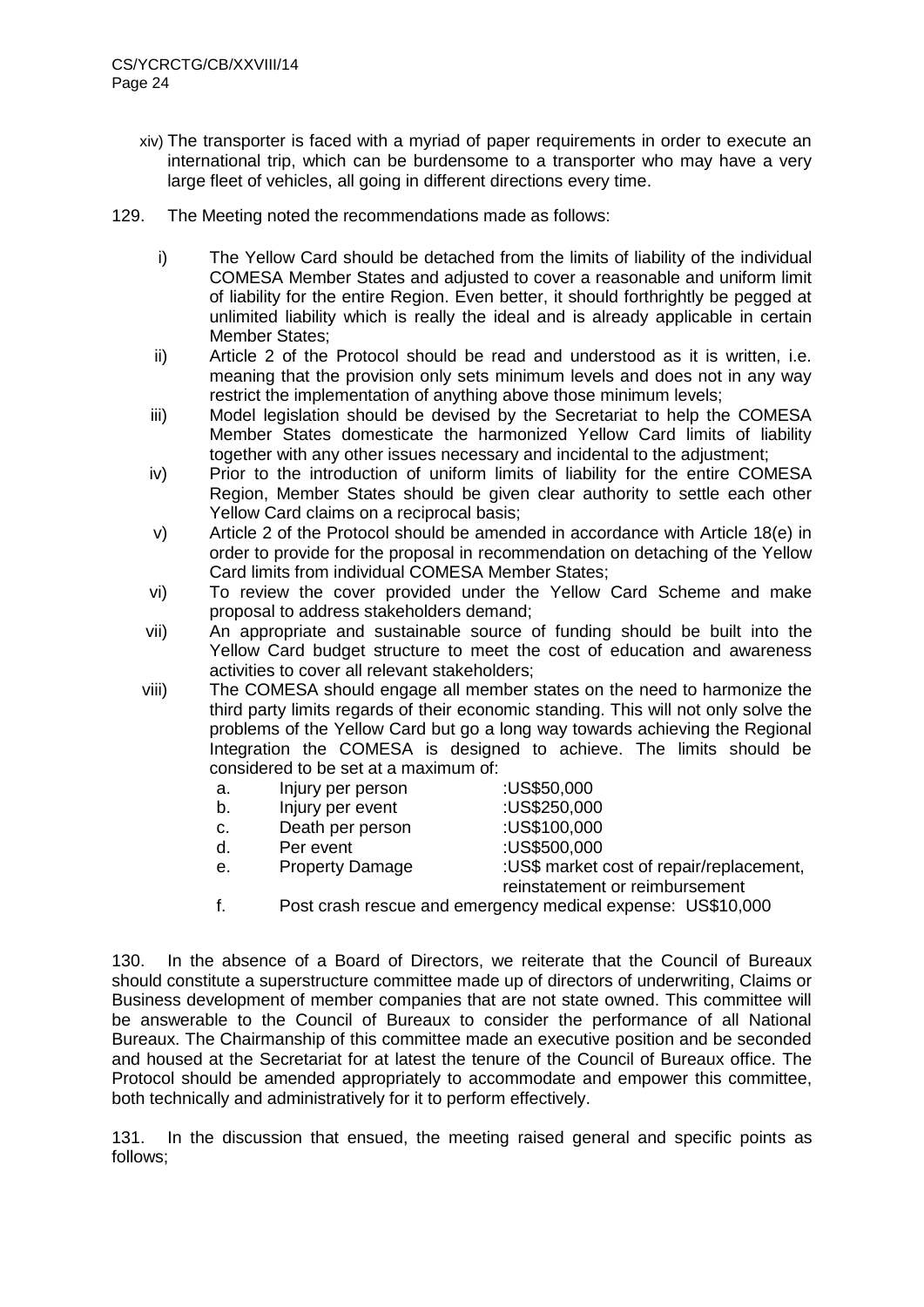- i) Biased ,incorrect and inappropriate comments , views and statement made in the report should be reviewed;
- ii) Agreed in principle that low minimum limit of liability should be fixed at a common and reasonably higher limit of liability, however the basis for determining the fixed minimum amount of limit of liability and its implication on premiums, claims, the Reinsurance Pool arrangement and legal aspects in Member States should be provided;
- iii) In order to quide member states in the harmonization process the Secretariat should come up with model legislation on the compulsory third party motor vehicle insurance;
- iv) The study should review the experience of similar international insurance card systems such as the EU Green and ECOWAS Brown card systems on minimum limits of liabilities, institutional arrangement and assess strengths and weaknesses of the two insurance card systems;
- v) The study should not lose sight of the main objective of the Yellow Card scheme as a trade facilitation instrument rather than a profit maximization commercial product; however the commercial aspects of the operations should also be given due consideration;
- vi) The Meeting recognized the need to empower the TMC and strengthen the capacity of the Yellow Card Unit within the National Bureaux, however refuted the recommendation to establish new organs of the Secretariat and establishing a separate and independent Yellow Card Office at each and every member country was uneconomical and not feasible; and
- vii) The Meeting recognized the importance of involving the Insurance Supervisory Authority and concerned Government Authorities to ensure the smooth operations of the Yellow Card Scheme.

## *Decisions*

- 132. *The Council of Bureaux decided that:*
	- *i) The Consultants should review the study taking into account the points raised by the meeting and submit the revised draft study to the next Meetings of the TMC and Council of Bureaux;*
	- *ii) Consultants should include Member States that were not visited earlier in the study visits;*
	- *iii) The Pool Manager should provide to the COMESA Secretariat US \$60,000 from the Pool Account to cover the cost of the review of the study. The funds should transferred to the Council of Bureaux's Account at the earliest possible time and before end of November 2014.*

## **Date and Venue of Next Meeting** *(Agenda Item 20)*

133. The Council of Bureaux recommended that since it has been over ten years since Rwanda last hosted the meeting, it should host the next meeting. In case Rwanda should be unable to host next meeting Burundi should be the second candidate. The Secretariat would consult with Member States on the dates and venue of the next meeting.

## **Any Other Business** (*Agenda Item 21)*

134. Under Any Other Busines, the observers made remarks as follows: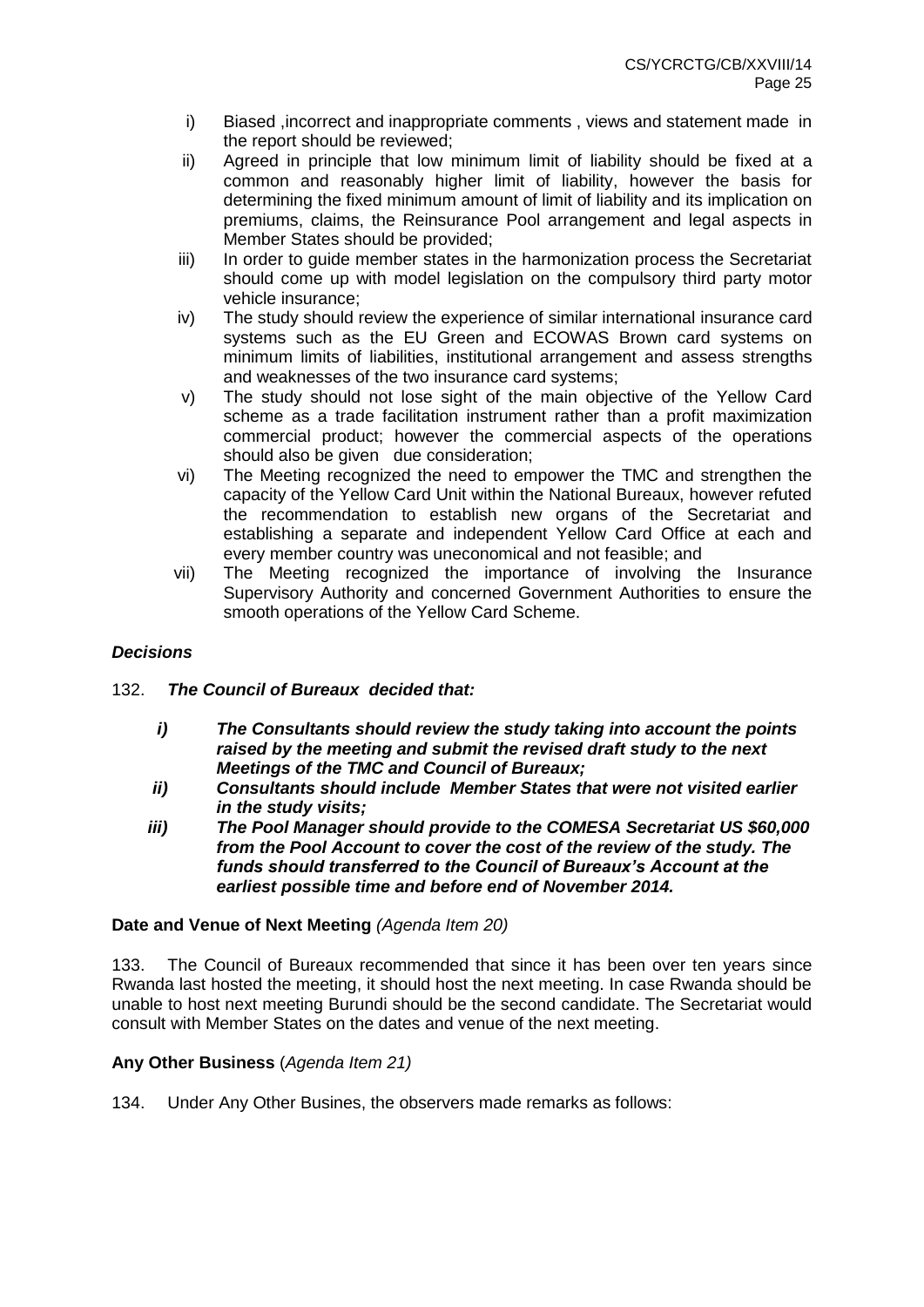## **Angola**

135. The representative of the delegation from Angola thanked the COMESA Secretariat and the Council of Bureaux for extending the invitation to attend the meeting. He informed the meeting that their main purpose of participation at the meeting was to understand and learn about the Yellow Card Scheme and explore the possibility of joining the Scheme.

## **Comoros**

136. The representative of the republic of Comoros thanked the COMESA Secretariat for extending invitation to attend the meeting and appreciated the warm reception given. He informed the meeting that although Comoros was a member of COMESA, they were invited to this meeting as observers as they had not implemented the Yellow Card Scheme due to their geographical location.

## **Swaziland**

137. A representative of the delegation from the Kingdom of Swaziland also thanked the COMESA Secretariat and the Council of Bureaux for the invitation. He informed the Meeting that although Swaziland was one of the founder members of Yellow Card Scheme it had not implemented the Scheme. He further informed the meeting that Swaziland was working on reforms on transportation regulations to enable implementation of the system in the country. The delegation requested COMESA Secretariat to provide technical support to raise the awareness of the stakeholders in Swaziland for the benefits of the Yellow Card Scheme.

## **South Sudan**

138. The delegate from South Sudan thanked the COMESA Secretariat for the invitation and expressed gratitude for the participation at the  $28<sup>th</sup>$  Meeting of the Council of Bureaux of the Yellow Card Scheme. he underscored the importance of implementation of trade facilitation to enhance the economic development of South Sudan. . He informed the meeting that South Sudan was interested in joining the Scheme and other trade facilitation instruments and requested the COMESA Secretariat to provide the necessary support and experience the process of implementation of the scheme in the South Sudan.

## **Road Transport and Safety Agency of Zambia (RTSA)**

139. The representative from the Road Transport and Safety Agency of Zambia thanked Secretariat and the Council of Bureaux for the invitation. He urged National Bureaux to step up their awareness programmes as there was need to educate the stakeholders on the operations of the Scheme. He pointed out that due to misinformation, Zambian Police and other Government Agencies were obliging motorists visiting Tanzania to buy local cover instead of Yellow Card on the basis of Tanzania not being a member of COMESA.

## **Kenya Insurance Regulatory Authority**

140. The representative from Kenya Insurance Regulatory Authority pointed out that the success of the scheme was counted on the effective involvement of the National Bureaux and urged the COMESA Secretariat to set standards.

## **Primary Insurance -Burundi**

141. The representative of the Primary Insurance Company of Burundi thanked the Secretariat for inviting them given that they were thirsty to know how the Scheme operates. He requested the Secretariat to be inviting more Primary Insurance Companies to the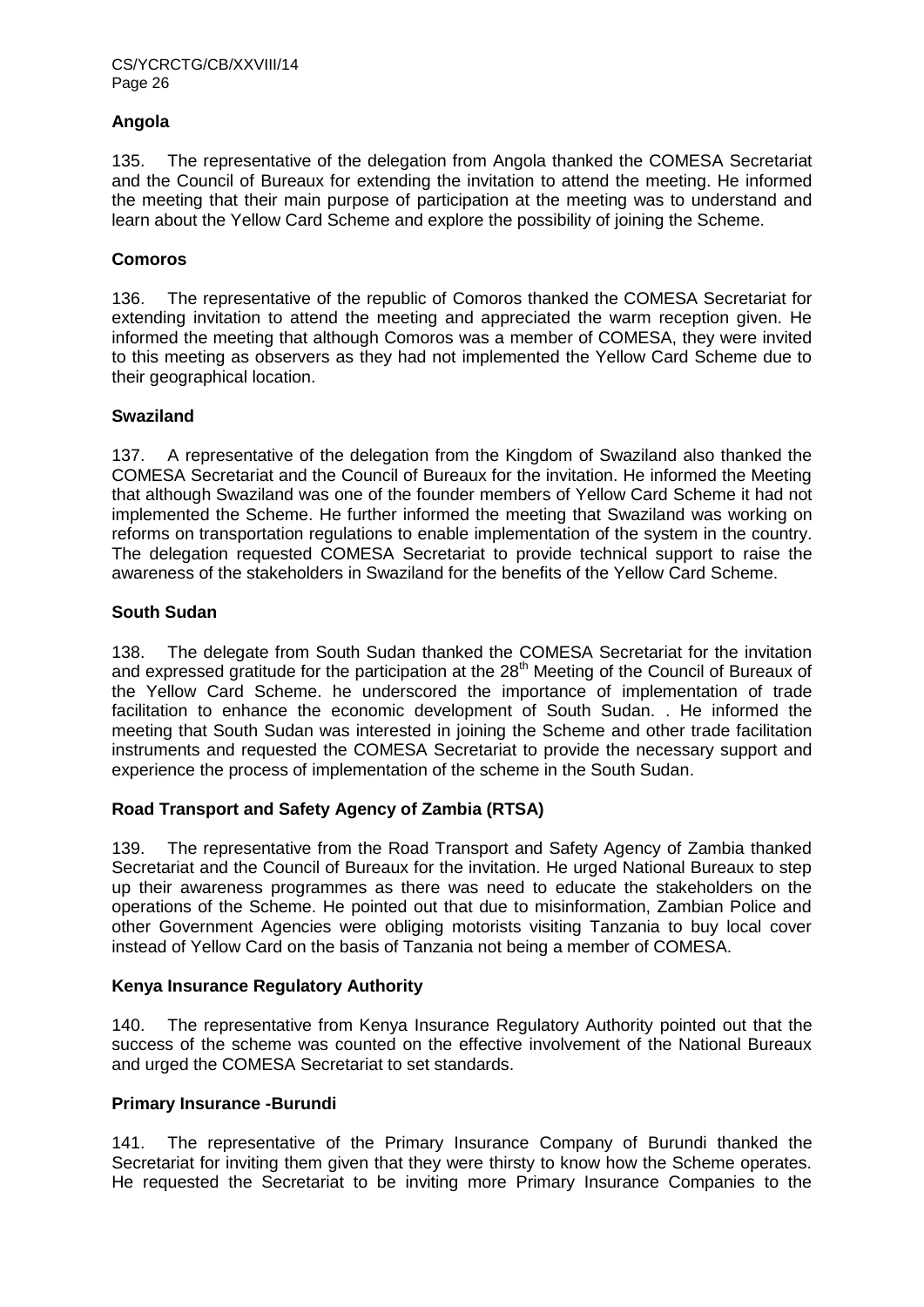meetings of the Yellow Card Scheme in order for them to have similar level of understanding like National Bureaux.

#### **NICO-Zambia**

142. The representative of NICO-Zambia thanked the Secretariat for invitation them and commended their National Bureau for having conducted country wide sensitization of stakeholders. He urged the Secretariat to harmonize standards instead of each country having different standards.

#### **DR Congo**

143. The representative of the National Bureau of DR Congo underscored the need for considering bringing Angola on board as there was a lot of traffic flows taking place between Angola, DRC and Zambia and urged Angola to join the scheme.

#### **Recommendation**

144. **Taking into account the views and sentiments made by the observers, the meeting Recommended that in order to expedite the implementation of the Yellow Card scheme in COMESA and non COMESA Member States, the Council of Bureaux agreed to recommend to the Council of Ministers that COMESA and Non COMESA Member States that that are interested to join the Yellow Card Scheme should do so by signing the Inter-Bureaux Agreement and joining the Council of Bureaux.** 

#### *Decision*

145. *The Council of Bureaux also decided that that the Secretariat should assist and provide technical support to Swaziland, South Sudan and Angola by organizing and conducting stakeholders' workshops and holding consultative meetings to raise the awareness on the benefits of the Yellow Card scheme and to mobilize support for the implementation of the scheme in the countries.*

#### **Adoption of the Report and Closing of the meeting** (*Agenda Item 19*)

146. The Meeting considered the report paragraph by paragraph and adopted the report with amendments.

147. At the Closure of the meeting the observer from Swaziland Mr. Nathaniel Dlamini on behalf of the delegates, gave a vote of thanks to the Government and people of Tanzania for the warm hospitality extended to the delegates, the National Bureau of Tanzania, National Insurance Corporation of Tanzania Limited, and the Insurance Industry of Tanzania for hosting the meeting and the facilities that were made available to the delegates. He also expressed his gratitude to the representatives of non-COMESA countries Angola, and South Sudan, the Insurance Regulatory Authorities of Kenya and Tanzania and the Road Transport and Safety Agency of Zambia (RTSA) for their continued participation in the Council of Bureaux meetings. He further thanked the Chairperson for the professional manner in which he handled the meeting deliberations and the delegates from the member Bureaux and the Pool Managers for their tireless efforts in the implementation of Yellow Card activities.

148. In closing the meeting, the Chairperson. Mr. Justin Peter Mwandu thanked all the delegates for their valuable contributions and participations during the meeting. He also thanked the Secretariat for unfailing effort and hard work in providing the reports the interpreters for the good work and the organizing committee for their tireless effort in organizing the meeting and declared the meeting closed.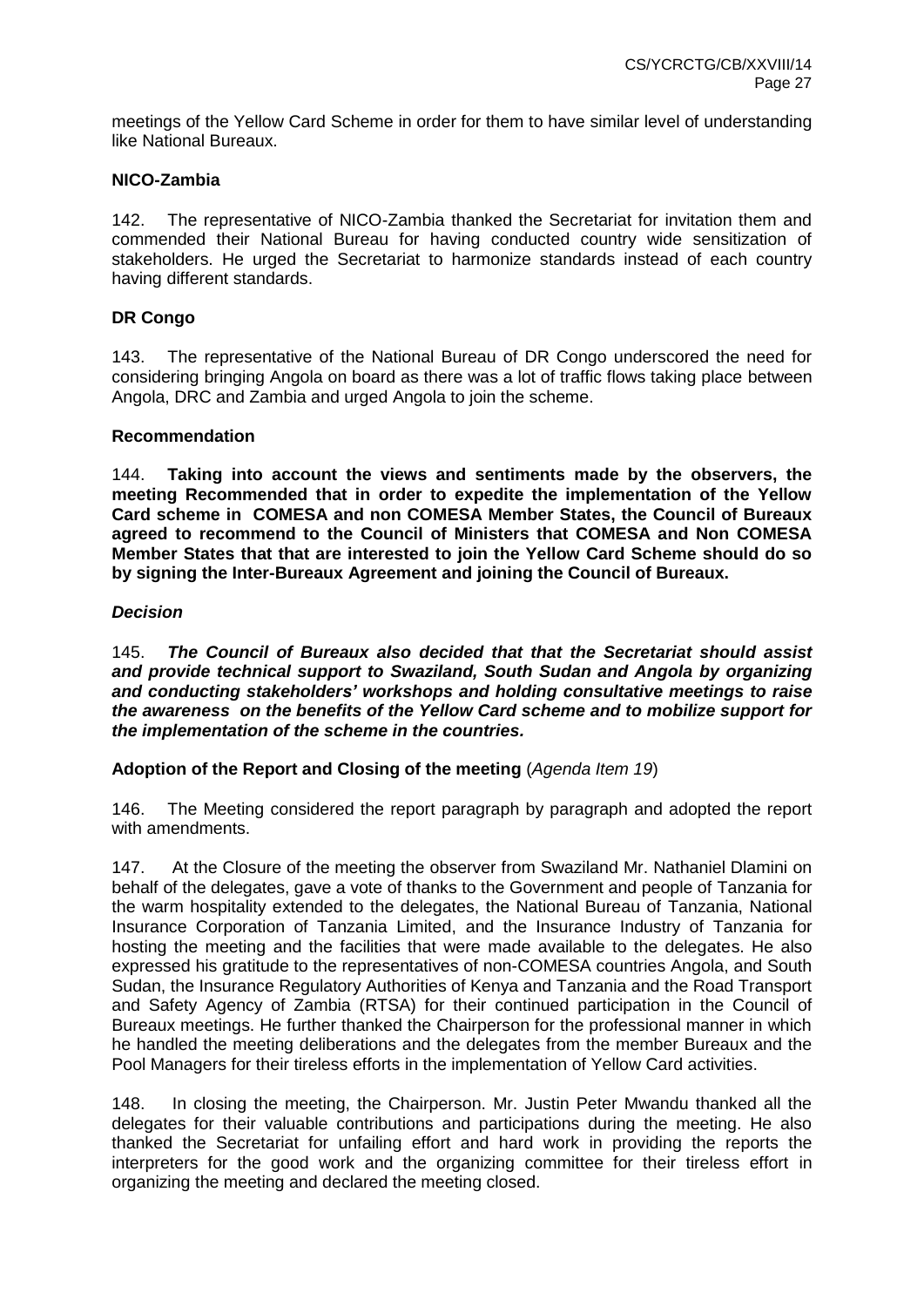**ANNEX I**

## **LISTE OF PARTICIPANTS LISTE DES PARTICIPANTS**

#### **BURUNDI**

Baregeranye Pierre Claver, Directeur Technique, SOCABU, P.O. Box 2443, Tél: +257 22209000/22248870, Fax: 22 226803, E-mail: [bcbaregeranye@yahoo.fr.](mailto:bcbaregeranye@yahoo.fr)

Ndikumagenge, CEO, UCAR, B.P 3012 Bujumbura, Tél: +257 79473242/78838114, E-mail: [ndikemery@yahoo.fr,](mailto:ndikemery@yahoo.fr) [emery.ndikumagenge@ucar-burundi.com.](mailto:emery.ndikumagenge@ucar-burundi.com)

Itangigomba Philémon, Directeur Général, SOGEAR, BP 9432 Bujumbura, Tél: +257 22222345/ + 257 77759424, Fax: +257 22229338, E-mail: infos@sogear.bi, [philemon@sogear.bi.](mailto:infos@sogear.bi,%20philemon@sogear.bi)

Hitiyaremye Michel, Directeur Général de la SOCAR, SOCAR AS, BP 2884 Bujumbura, Tél: 255 22242998/25771900002, E-mail: [info@socar.bi](mailto:info@socar.bi) or [hitimicho66@yahoo.com.](mailto:hitimicho66@yahoo.com)

#### **DEMOCRATIC REPUBLIC OF CONGO/REPUBLIQUE DÉMOCRATIQUE DU CONGO**

Bushiri Ramazani, Directeur de la Région Sud/Est, Société Nationale d'Assurances (SONAS),Ministère des Finances, Tél: +243999932272, E-mail: [bushirir@yahoo.fr/BushiriRamazani@gmail.com.](mailto:bushirir@yahoo.fr/BushiriRamazani@gmail.com)

Ntirata Ntumulo Jean Paul, Directeur SONAS Bukavu, Ministère des Finances BP 3443 Kinshasa/Gombe Tél: +243995416726 E-mail: [jpntirata@yahoo.fr.](mailto:jpntirata@yahoo.fr)

Ngwangu Mosolino Jean, Directeur, Société Nationale d'Assurances (SONAS), Ministère des Finances, BP 344, Kinshasa, Tél: +243 814680964/+243 99840186, E-mail [jeanmosolino@gmail.com](mailto:jeanmosolino@gmail.com)

Lubanza Mwadi Lucie, Contrôleur, Direction Générale des Douanes et Accises (DGDA), Ministère des Finances, Tél: +243998786267, E-mail: luc lubanza@yahoo.fr.

Omari Salumu, Chef de Division, Direction Générale des Douanes et Accises (DGDA), Ministère des Finances (DGDA), Tél: +243 999989063, E-mail: [osalumu@yahoo.fr.](mailto:osalumu@yahoo.fr)

#### **DJIBOUTI**

Boucher David, Sales Manager GXA Assurance, Tél: 00253 77860636, E-mail: [boucherd@intnet.dj](mailto:boucherd@intnet.dj)

Mohamed Aden Aboubaker, Directeur, Tél : +253 77870934, Fax : +253 21356878, E-mail : [directeur.m@amerga.com](mailto:directeur.m@amerga.com)

#### **ETHIOPIA**

Yared Gebreyesus Balcha, Team leader General Insurance Officer, Ethiopian Insurance Corporation, Tel: +251 5520164, P O Box 2545, E-mail: [yarycool2005@gmail.com.](mailto:yarycool2005@gmail.com)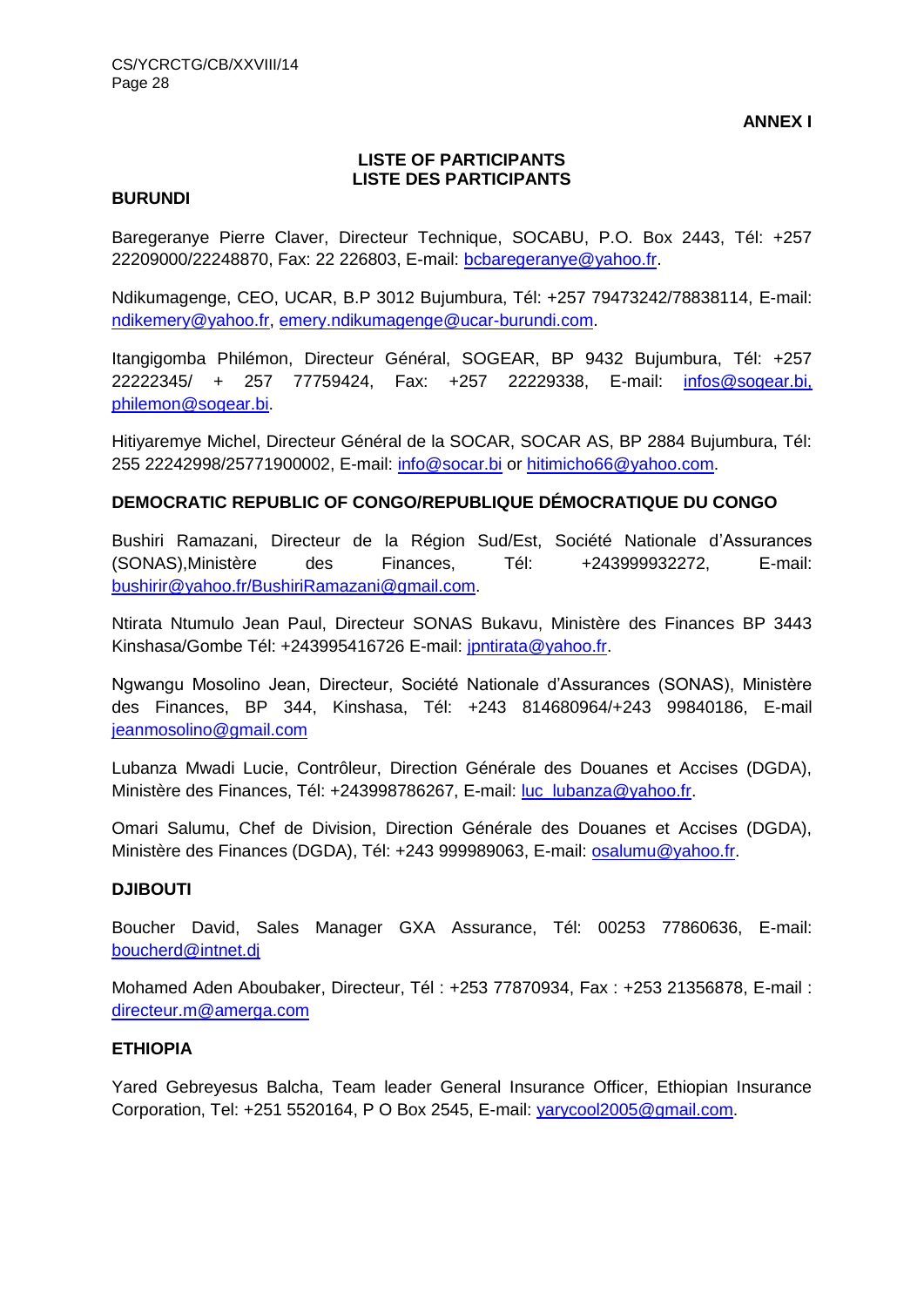## **KENYA**

Robert Simiyu Namunane, COMESA Administrator, P.O. Box 30271, Kenya Reinsurance Corporation, Tel: +254 722 800098, E-mail: [namunane@kenyare.co.ke.](mailto:namunane@kenyare.co.ke)

Evans M.O. Kibagendi, Head Technical Services & Customer Relation, Insurance Regulatory Authority, P.O. Box 4355-00100 Nairobi, Tel: +254 722890744, +254 020 4996000, E-mail: [commins@ira.go.ke](mailto:commins@ira.go.ke) or [ekibagendi@ira.go.ke.](mailto:ekibagendi@ira.go.ke)

Chepkorir Janet, Senior Economist II, Ministry of Foreign Affairs and International Trade, P.O. Box 30551 – 00100, Nairobi, Tel: +254 20318888, Fax: +254 20 2240066/341935/344333, E-mail: [janetchepkorir83@gmail.com.](mailto:janetchepkorir83@gmail.com)

#### **MALAWI**

Dorothy Chapeyama, President, Insurance Association of Malawi, P.O. Box 1021, Blantyre, Tel: +265 999 960 401, Fax: +265 1821 887, E-mail: [dchapeyama@reunioninsurance.com.](mailto:dchapeyama@reunioninsurance.com)

### **RWANDA**

Augustine Olusegun Ilori, SONARWA General Insurance Company, KN3 Kigali, Tel: +250788 383 692 E-mail: [segun.ilori@sonarwa.co.rw](mailto:segun.ilori@sonarwa.co.rw)

Nkundurukiza Esdras, Commercial Director, SORAS Insurance Company, 924, Kigali, Tel: +250 788304209, E-mail: [nesdras@yahoo.com.](mailto:nesdras@yahoo.com)

## **TANZANIA**

Justine Peter Mwandu, Managing Director,National Insurance Corporation of Tanzania Limited,Samora Avenue/Pamba Road, P O Box 9264,Dar-Es-Salaam,Tel: +255 222113823/9, +255 22 2137592 (D/L),+255754693356, +255786693356 (Mob.),Fax: +255222113403,

E-mail [:justine.mwandu@nictanzania.co.tz;](mailto:justine.mwandu@nictanzania.co.tz) [comesaycard@nictanzania.co.tz](mailto:comesaycard@nictanzania.co.tz)

Mrs Immaculate Jerome Morro, Principal Insurance Officer, National Insurance Corporation Ltd, P O Box 9264, Dar Es Salaam, Tel : +255 784 405511, Fax : +255 22 2113403, E-mail : [comesa.ycard@nictanzania.co.tz,](mailto:comesa.ycard@nictanzania.co.tz) [immaculate.morro@nictanzania.co.tz](mailto:immaculate.morro@nictanzania.co.tz)

Mr Kura Boniface Kalema, Director of Non Life Insurance, National Insurance Corporation of Tanzania, P O Box 9264, Dar Es Salaam, Tel : +255 222119724, +255 684886411, Fax : +255 222113403, E-mail : [kura.boniface@nictanzania.co.tz](mailto:kura.boniface@nictanzania.co.tz)

Dr Edmond B. Mudolwa, Chairman, National Insurance Corporation, Tel : +255 754784702, E-mail : [emndolwa@gmail.com](mailto:emndolwa@gmail.com)

Lazaro Bangilana, Reinsurance Manager, National Insurance Corporation, P.O. Box 9264, Dar es Salaam, Tel: 0783 759970, E-mail: [lazaro.bangilana@nictanzania.co.tz.](mailto:lazaro.bangilana@nictanzania.co.tz) Supratik Biswas, CEO, Star General Insurance Tanzania Ltd, Harbour View Towers,  $7<sup>th</sup>$ Floor, Samora Ave, Dar Es Salaam, Tel : +255 22 213 9693/94, Fax : +255 22 213 9695, Email : [info@stargeneral.co.tz](mailto:info@stargeneral.co.tz)

Manasseh Kawoloka, CEO, Niko Insurance (T) Ltd, PPF House Dar es Salaam, Box 21228, Tel: +255 786524237 E-mail: [mkawoloka@nikoinsurance.co.tz](mailto:mkawoloka@nikoinsurance.co.tz)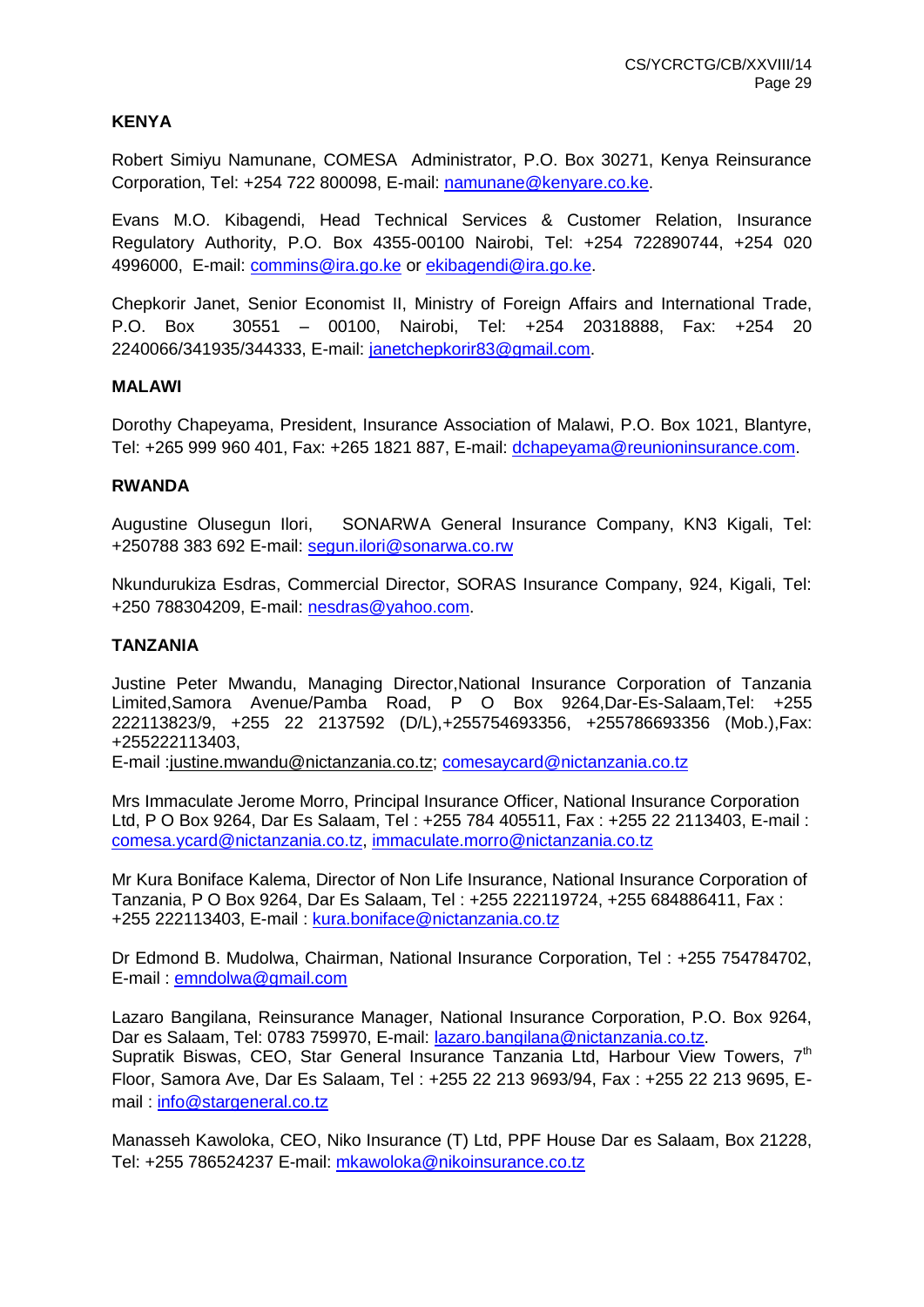## **TANZANIA (Cont'd)**

K. Bhaskaran Nair, Managing Director, Maxinsure Tanzania Limited, P.O. Box 110007 Dar es Salaam, Tel: 2345500 E-mail: bhaskar.nair@maxinsure-tz.com.

Ramadhani Idd Mongi, CEO, Bumaco Insurance Company Limited, P.O. Box 13147 Dar es Salaam, Tel: +255 (0) 22 2124654, Fax: +255 (0) 22 2130256, E-mail: [ramamongi@bumacoinsurance.com.](mailto:ramamongi@bumacoinsurance.com)

Anne C. Mbughuni, Director of Finance, National Insurance Corporation of Tanzania Limited, P.O. Box 9264, Dar es Salaam, Tel: +255 787 268254, Fax: +255 222111860, E-mail: [anne.mbughuni@nictanzania.co.tz.](mailto:anne.mbughuni@nictanzania.co.tz)

Ght Kunda Sawe, P.O. Box 71009, Dar es Salaam, Tel: 0786900805, E-mail: [Gsawe@uap.com.](mailto:Gsawe@uap.com)

Mohamed Aben Aboobaker, P.O. Box B.P 442 , Tel: 00253 77870934, Fax: 0025321356878, E-mail: [direction.m@ameegu.com.](mailto:direction.m@ameegu.com)

Amani Buma, Ministry of Finance, Real Insurance, P.O. Box 75433, Tel: +255 7557 222 222, E-mail: [bomaa@realinsurance.co.tz.](mailto:bomaa@realinsurance.co.tz)

Ernest Joseph Kilumbi, Mgen Tanzania Insurance Co. Ltd, P.O. Box 8318, Tel: 0786 755 301, Fax 2127589, E-mail: [ernest@mgentanzania.com.](mailto:ernest@mgentanzania.com)

Jagannath Krishna Swamy, Maxinsurance (t) Ltd, Goldern Jubilee Towers, 3<sup>rd</sup> floor Ohio Street, Tel: 022 2345500, E-mail: [info@maxinsure-tz.com.](mailto:info@maxinsure-tz.com)

Punnoose Varkey, CEO, MO Assurance, P.O. Box 20660 Dar es Salaam, Tel: 0768 024609, E-mail [varkey@moassurance.co.tz.](mailto:varkey@moassurance.co.tz)

Gwamaka Stambuli, Finance Manager, Maxinsure Tanzania Limited, P.O. Box 110007 Dar es Salaam, Tel: 0+255 22 2345500, E-mail: [gwamaka.stambuli@maxinsure-Tz.com.](mailto:gwamaka.stambuli@maxinsure-Tz.com)

Ms Najat Hussein, Personal Secretary, National Insurance Company, P O Box 9264, Tel : +255 754 453 128, Fax : +255 222113403, E-mail : [nhomarie@yahoo.com](mailto:nhomarie@yahoo.com)

## **UGANDA**

Bayo Folayan, Managing Director, Uganda National Insurance Company Ltd (NIC), P.O. Box 7134, Kampala, E-mail: [mdnic@mc.co.ug](mailto:mdnic@mc.co.ug)

Ajilong Stella Marys, Manager Underwriting, Uganda National Insurance Company Ltd (NIC), P.O. Box 7134, Kampala, Tel: +256 414258001/5, Fax: +256 259925, E-mail: [nic@nic.co.ug/](mailto:nic@nic.co.ug/) [sajilong@nic.co.ug](mailto:sajilong@nic.co.ug)

## **ZAMBIA**

Catherine M.K. Mpandamwike, National Co-ordinator – Zambia (ZSIC-GI), P.O. Box 30894, Mobile: +260979 124 700, Fax: +260 211 222263, E-mail: [cmpandamwike@zsicgi.co.zm](mailto:cmpandamwike@zsicgi.co.zm)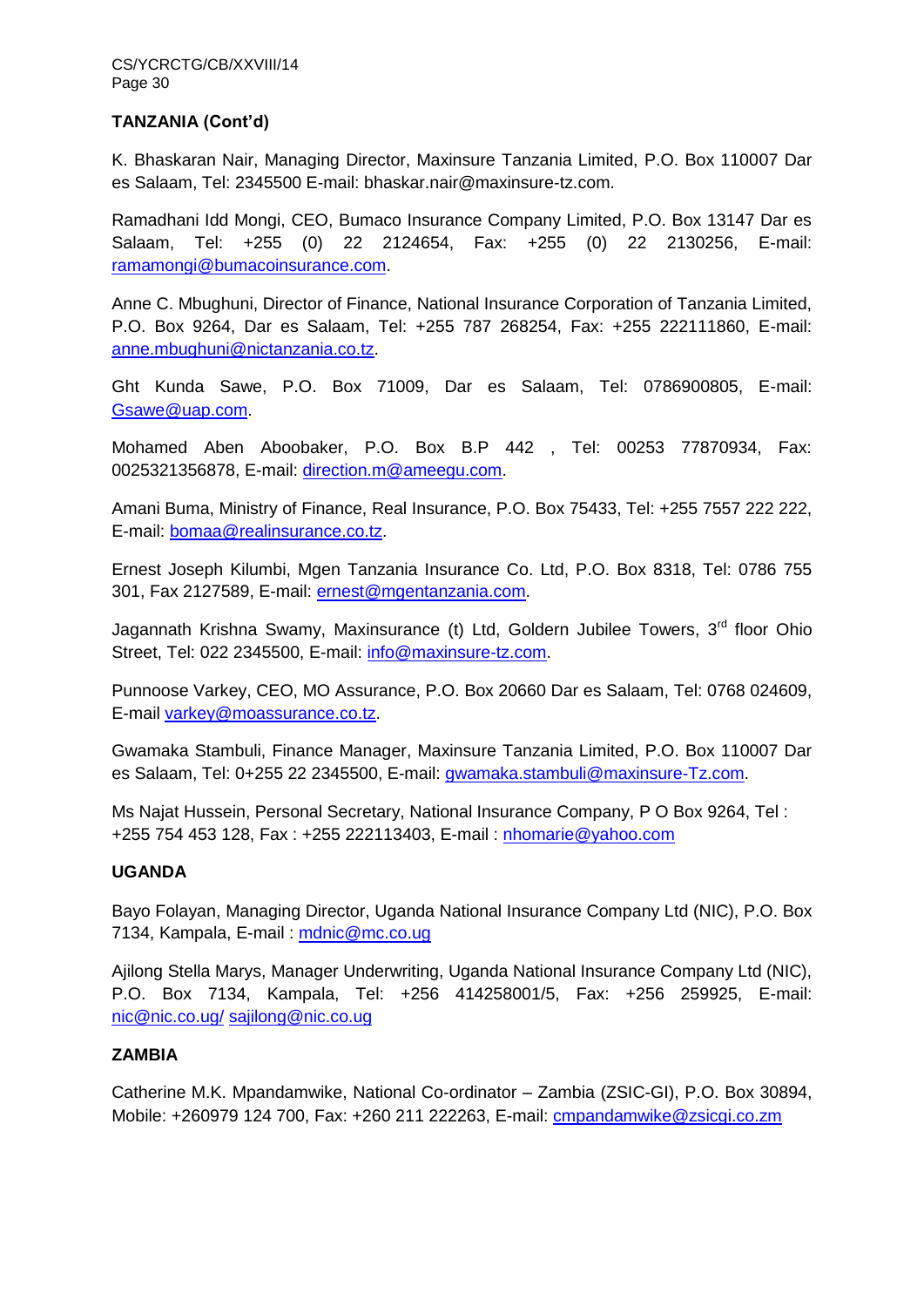## **ZAMBIA (Cont'd)**

Pumi Mfwankila, Deputy Director (Transport), Road Transport and Safety Agency, P.O. Box 32167 Lusaka, Tel: + 260 966 760797/260 977776071, Fax: +26021123601, E-mail: [pmfwankila@rtsa.org.zm.](mailto:pmfwankila@rtsa.org.zm)

Prince Nkhata, COO, P.O. Box 32825, Lusaka, Tel: 260 977776561, Fax: +260 211 211 222863 E-mail: [prince@nicoinsurance.co.zm.](mailto:prince@nicoinsurance.co.zm)

Chewe Anthony, Principal Licensing Officer, Ministry of Communication & Transport, P.O. Box 32167, Lusaka, Tel: +260 211 253113, Fax: +260 211 231601, E-mail: [anthony.chewe@yahoo.com](mailto:anthony.chewe@yahoo.com)

#### **ZIMBABWE**

Pikitai Mupandawana, Operations Manager, Insurance Council of Zimbabwe (NBZ), P.O. Box 340 Herbert Chitepo, Harare. Tel: +263773546284, E-mail: [pmupandawana@clarion.co.zw](mailto:pmupandawana@clarion.co.zw)

Patrick Munyaradu Kusikwenyu, Chairman N.B.Z, Sanctuary Insurance Co, 15 Princes Road Belvedere Harare, Tel: +263 772695 366, E-mail: [Patrick@sanctuary.co.zw.](mailto:Patrick@sanctuary.co.zw)

## **ZEP-RE (PTA Reinsurance Company)**

Kenneth Obon'go Oballa, Training Manager, ZEP-RE (PTA REINSURANCE CO.), P.O. Box 42769 – 00100, Nairobi, Tel: +254-20-2738000, Fax: +254-20-2738444, E-mail: [koballa@zep-re.com.](mailto:koballa@zep-re.com)

Sammy Rutto Silamoi, Chief Accountant, ZEP-RE (PTA Reinsurance Company), P.O. Box 42769-00100 Nairobi, Tel: +254 20 2738000, E-mail: [mail@zepre.com,](mailto:mail@zepre.com) [silamoi@zep](mailto:silamoi@zep-re.com)[re.com.](mailto:silamoi@zep-re.com)

## **OBSERVERS/OBSERVATEURS**

## **ANGOLA**

Armando João Da Costa, Director insurance Supervision ARSEG, Insurance Regulator, Rua Conego Manuel das Neves 234, Tel: +244 924648100, E-mail: [Armando.costa@srseg.ao](mailto:Armando.costa@srseg.ao)

Jesus Manuel Teixeira, Director, Insurance Regulator and Supervisor, Rua Conego Manuel Das Neves, 234, Tel: +244 925497134, E-mail: [jesus.teixeira@arseg.ao](mailto:jesus.teixeira@arseg.ao)

## **COMOROS/UNION DES COMORES**

Ben Ousseni Said, Délégué à l'Economie-Commerce exterieur, Vice Présidence en charge des Finances, Moroni-comores, Tél: +269 3371644, Fax: +269 7734155, E-mail: [sbousseni64@gmail.com](mailto:sbousseni64@gmail.com)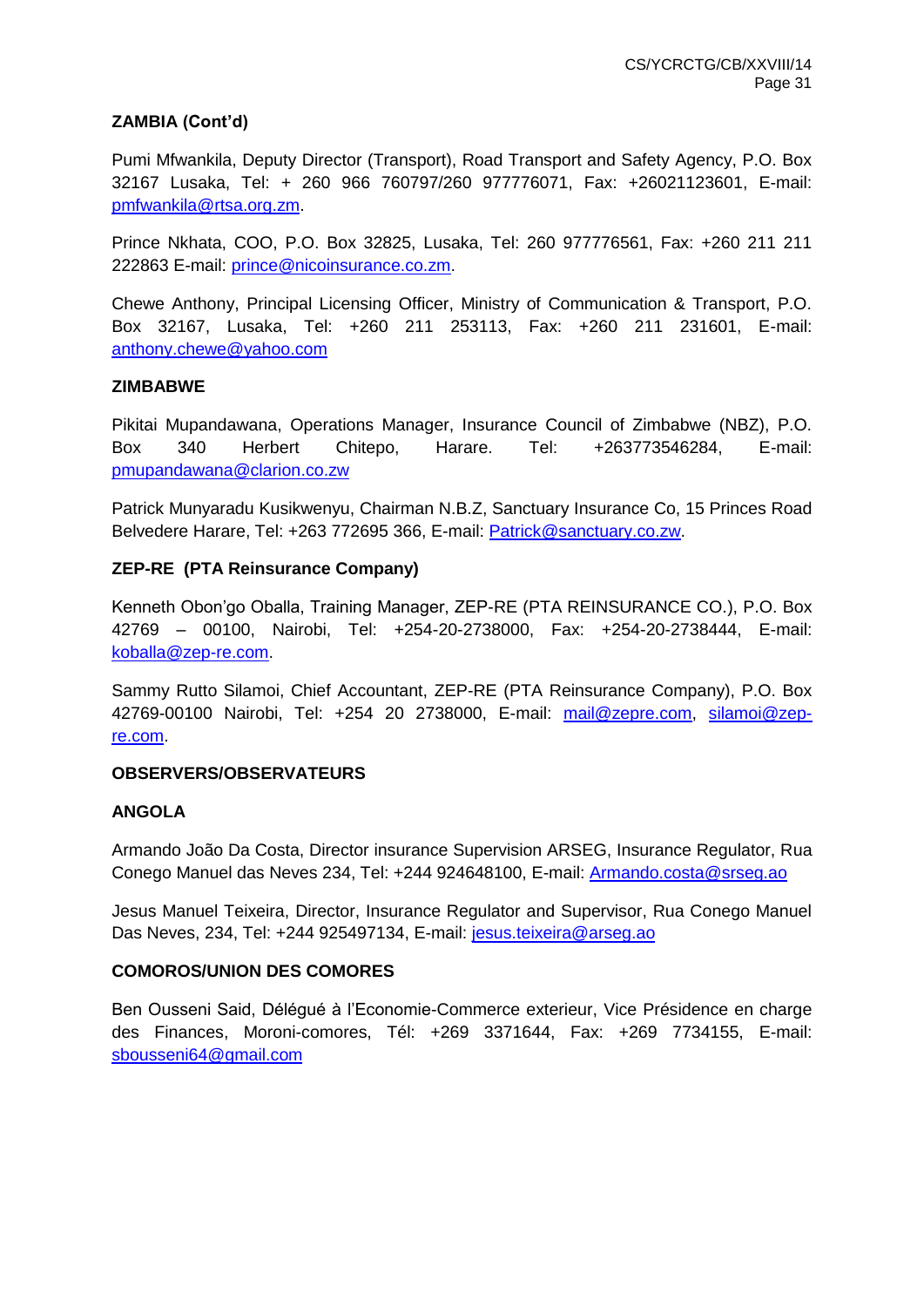CS/YCRCTG/CB/XXVIII/14 Page 32

#### **SOUTH SUDAN**

John Brown Menya, General Manager, Speed Insurance Company Limited, Juba, P.O. Box 5774, Tel:+211 977061636, +211955548090, E-mail: [brownJohn23@gmail.com,](mailto:brownJohn23@gmail.com) [brownjohn@speedinsurance.com](mailto:brownjohn@speedinsurance.com)

Solomon Bol Mabior, Legal Manager, Speed Insurance Company Ltd, Tel: +211 911504120/956091078, E-mail: [bolsolomom@speedinsurancess.com](mailto:bolsolomom@speedinsurancess.com)

#### **SWAZILAND**

Helmon Vilakati, Chief Executive Officer, Ministry of Finance, Swaziland Motor Vehicle Accidents Fund, P.O. BOX 3239, Tel: +268 24047161, Fax: +268 24041054, E-mail: [helmon@mva.org.](mailto:helmon@mva.org)

Nathaniel C.P. Dlamini, Public Works & Transport, P.O. Box 58, Mbabane, Tel: +268 7606320,244049154, E-mail: [dlamininp@gov.sz.](mailto:dlamininp@gov.sz)

## **INTERPRETERS/INTERPRETES**

John Obina, Conference Interpreter, Dar Es Salaam, Tel : +256 784217514/792516405, Email : [lafenye56@yahoo.co.uk](mailto:lafenye56@yahoo.co.uk)

Kibanvu Gregory, Conference Interpreter, Dar Es Salaam, Tel :+256 772493 382/686 924 660, E-mail : [kibanvugreg@yahoo.com](mailto:kibanvugreg@yahoo.com)

Edmond Lwangi Tcheli, Confrence Interpreter, Dar Es Salaam, E-mail : edmondlwangi@gmail.com

## **TRANSLATORS/TRADUCTEURS**

Marie-Louise Baricako, Freelance translator, Arusha, Tanzania, E-mail : [mblouise2000@yahoo.com](mailto:mblouise2000@yahoo.com)

Florence Isaro, Freelance Translator, Kigali, Rwanda, E-mail : [isaroflo@gmail.com](mailto:isaroflo@gmail.com)

## **COMESA SECRETARIAT, P O Box 30051, COMESA Centre, Ben Bella Road, Lusaka, Tel : +260 211 229726/32, Fax : +260 211 225107**

Sindiso Ngwenya, Secretary General, E-mail : [sngwenya@comesa.int](mailto:sngwenya@comesa.int) Berhane Giday, Chief Programme Officer (YC-RCTG), E-mail : [bgiday@comesa.int](mailto:bgiday@comesa.int) Chris Hakiza, Senior Customs Expert, E-mail : [chakiza@comesa.int](mailto:chakiza@comesa.int) Debebe Tamene, Senior Insurance Expert, E-mail : [dtamene@comesa.int](mailto:dtamene@comesa.int) Kelvin Chisongo, Insurance Expert, E-mail : [kchisongo@comesa.int](mailto:kchisongo@comesa.int) Rose Kabangu Kapembwa, Senior Bilingual Administrative Secretary, E-mail : [rkabangu@comesa.int](mailto:rkabangu@comesa.int) Musa Tondolo, IT Expert –Yellow Card, E-mail : [mtondolo@comesa.int](mailto:mtondolo@comesa.int) Yamba Chotela, Senior Finance Assistant, E-mail : [ychotela@comesa.int](mailto:ychotela@comesa.int)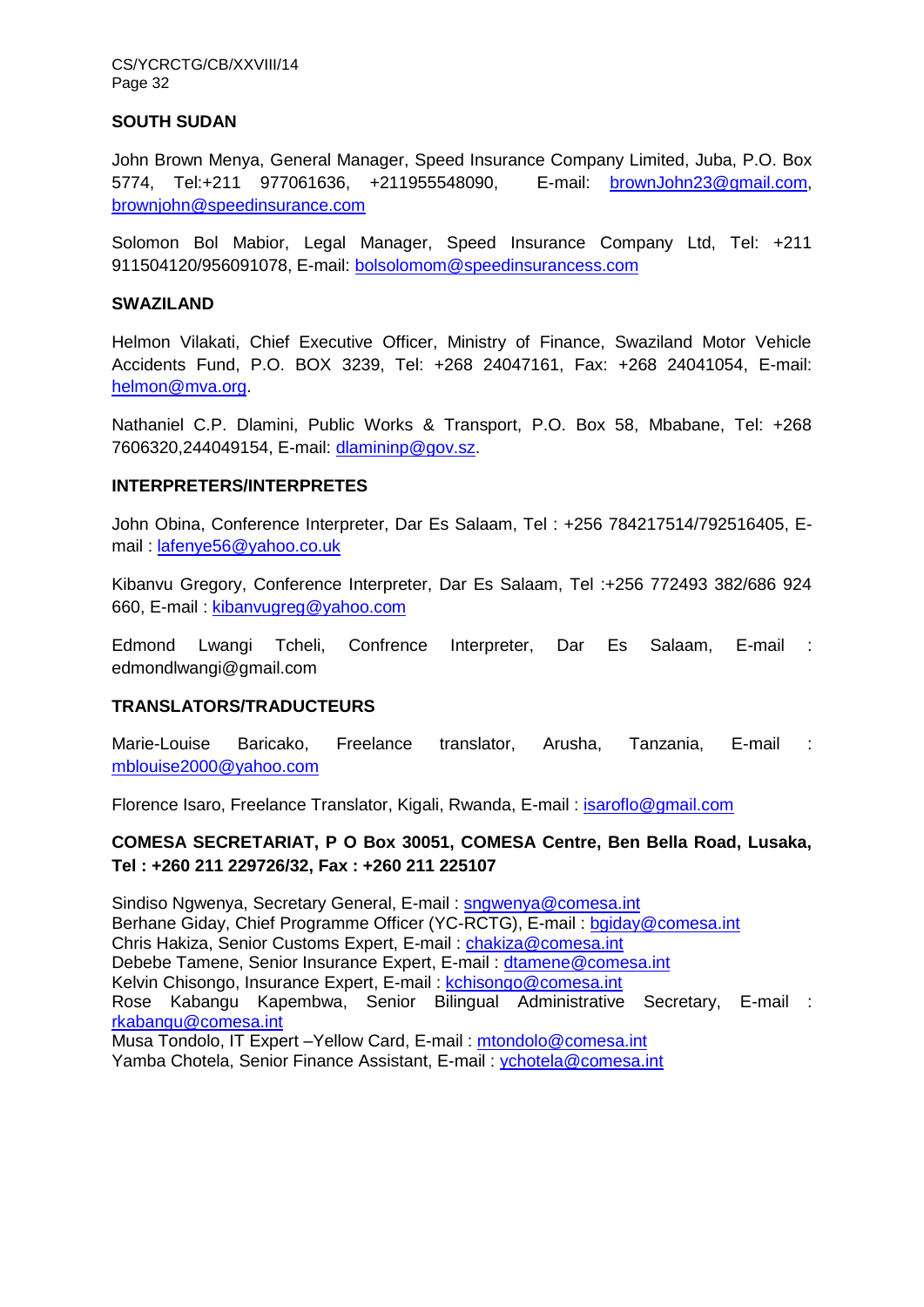|  |  |  |  |  |  | <b>Annex II: Status of Yellow Card Production</b> |
|--|--|--|--|--|--|---------------------------------------------------|
|--|--|--|--|--|--|---------------------------------------------------|

| <b>Issuing</b> | No. of cards   |              | Premium collected in local currency |                  | Premium collected in US\$ |              |  |  |
|----------------|----------------|--------------|-------------------------------------|------------------|---------------------------|--------------|--|--|
|                | 2012/13        | 2013/14      | 2012/13<br>2013/14                  |                  | 2012/13                   | 2013/14      |  |  |
| **Sudan        | 35             | 35           | $\sim$                              |                  | 7,941.10                  | 7,941.10     |  |  |
| Ethiopia       | 20,933         | 33,465       | 18,250,268.27                       | 24,286,896.60    | 970,242.80                | 1,226,610.99 |  |  |
| Uganda         | 19,000         | 15,342       | 2,938,521,319.45                    | 3,775,537,076    | 1,160,095.27              | 1,178,873    |  |  |
| DR Congo       | 6,449          | 6,141        | $\sim$                              | $\sim$           | 389,832.05                | 376,194.21   |  |  |
| Tanzania       | 16,423         | 13,375       | 1,774,566,000.00                    | 1,795,937,396.43 | 1,095,411.11              | 1,085,814.63 |  |  |
| Malawi         | 523            | 635          | 16,876,524.02                       | 22,345,052.31    | 45,922.51                 | 51,896.44    |  |  |
| Djibouti       | 913            | 1,446        | 39,465,491                          | 61,370,480       | 221,716                   | 344,777      |  |  |
| Eritrea        | $\blacksquare$ | $\mathbf{1}$ | $\sim$                              | 330              | $\sim$                    | 3.3          |  |  |
| Kenya          | 22,601         | 15,248       | 64,847,672.51                       | $\blacksquare$   | 762,913.79                | 1,466,543.00 |  |  |
| Rwanda         | 6,945          | 6,520        | 88,307,508                          |                  | 143,069.85                | 128,916.07   |  |  |
| Burundi        | 12,599         | 17,309       | 239,361,941.01                      |                  | 158,622.89                | 332,010      |  |  |
| Zimbabwe       | 12,970         |              | $\sim$                              |                  | 1,100,437.64              |              |  |  |
|                |                | 14,144       |                                     | $\blacksquare$   |                           | 1,255,052.15 |  |  |
| Zambia         | 28,460         | 26,820       | 4,258,712.29                        | 4,065,666.77     | 806,546.55                | 641,272.36   |  |  |
| <b>Total</b>   | 147,851        | 151,414      |                                     |                  | 6,862,751.56              | 8,095,904.25 |  |  |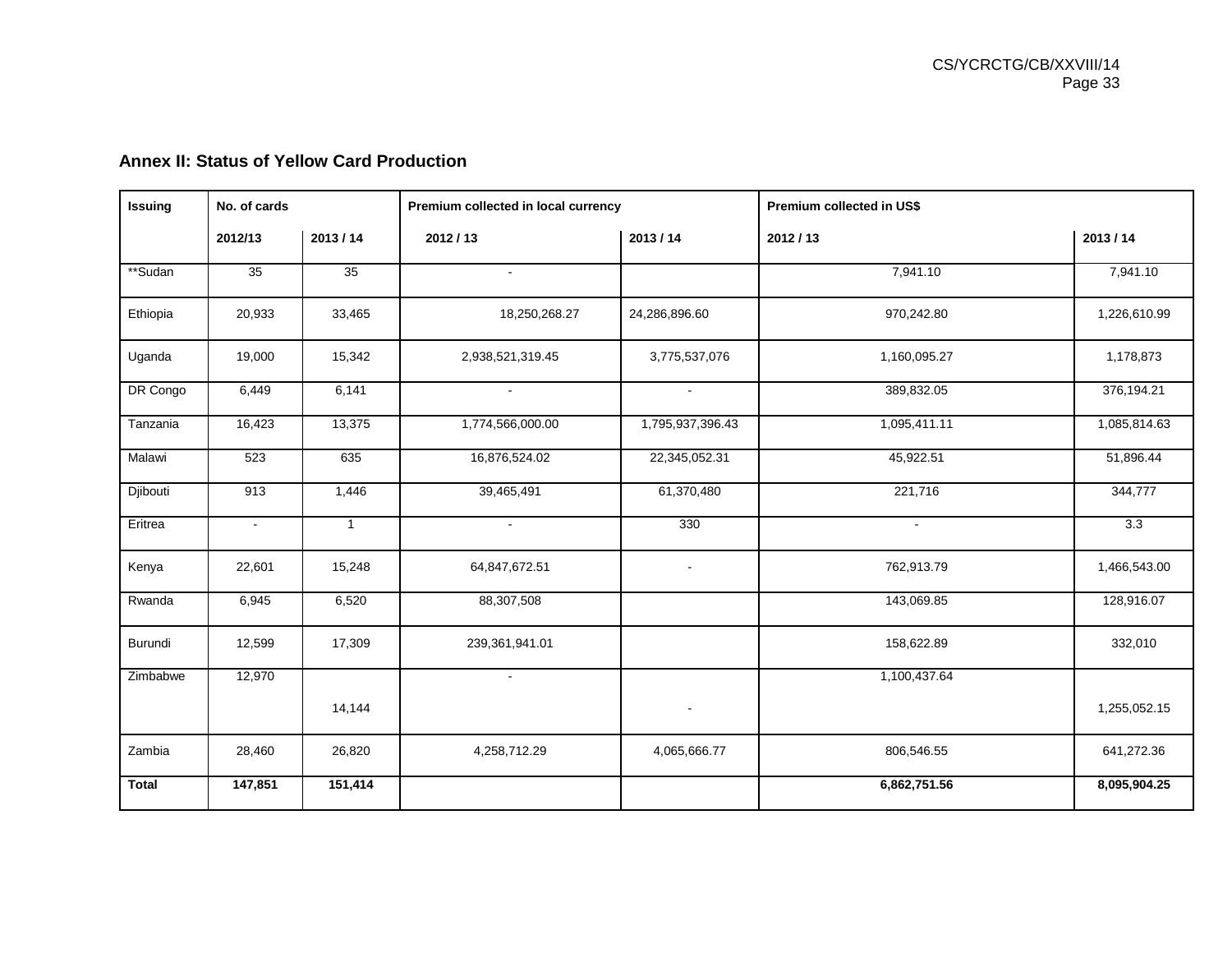CS/YCRCTG/CB/XXVIII/14 Page 34

# **Annex III:Status of Claims Activities**

| <b>National</b> | Claims Summary for the period July 2012 to June 2013 |               |                |                           |                 | Claims for the period July 2013 to June 2014 |                  |                    |                  |                           |                  |                |
|-----------------|------------------------------------------------------|---------------|----------------|---------------------------|-----------------|----------------------------------------------|------------------|--------------------|------------------|---------------------------|------------------|----------------|
| <b>Bureaux</b>  |                                                      |               |                |                           |                 |                                              |                  |                    |                  |                           |                  |                |
|                 | <b>Claims Reported</b><br><b>Claims Paid</b>         |               |                | <b>Claims Outstanding</b> |                 | <b>Claims</b><br>Reported                    |                  | <b>Claims Paid</b> |                  | <b>Claims Outstanding</b> |                  |                |
|                 | <b>No</b>                                            | <b>Amount</b> | <b>No</b>      | Amount                    | <b>No</b>       | <b>Amount</b>                                | <b>No</b>        | <b>Amount</b>      | <b>No</b>        | Amount                    | <b>No</b>        | Amount         |
| Burundi         | 48                                                   | 227,417.00    | 48             | 157,088.05                | 27              | $\blacksquare$                               | 42               | 97,923             |                  |                           |                  |                |
| Djibouti        | 168                                                  | $\omega$      | $\blacksquare$ | $\blacksquare$            | $\overline{a}$  | $\blacksquare$                               | tba              | tba                | tba              | 226,993                   | tba              | 3,180,156      |
| DR<br>Congo     | $\overline{2}$                                       | 3,000.00      | 55             | 363,921.00                | $\overline{2}$  | 28,500.00                                    | $\overline{2}$   | 3,000              | 55               | 363,921                   | $\overline{2}$   | 28,500         |
| Eritrea         | nil                                                  | Nil           | nil            | nil                       | Nil             | Nil                                          | Nil              | Nil                | Nil              | Nil                       | Nil              | $\overline{N}$ |
| Ethiopia        | 13                                                   | 150,703       | $\overline{2}$ | 2,595                     | 11              | 148,108                                      | 12               | 83,682.13          | 3                | 33,934.7                  | 9                | 49,747.5       |
| Kenya           | 15                                                   | 26,012        | $\overline{7}$ | 141,116.00                | $\overline{23}$ | 70,289.00                                    | 14               | 170,786.51         | $\overline{7}$   | 86,790.15                 | $\overline{11}$  | 141,573.58     |
| Malawi          | 5                                                    | $\mathbf{r}$  | $\mathbf{1}$   | 2,218.11                  | $\overline{7}$  | ÷,                                           | $\overline{20}$  | 31,701.59          | 5                | 2,881.96                  | 15               | Not provided   |
| Rwanda          | $\mathbf{r}$                                         | $\mathbf{r}$  | ÷.             | ÷.                        | $\mathbf{r}$    | $\mathbf{r}$                                 | $\overline{241}$ | 293,603.76         | 153              | 389,590.02                | $\overline{219}$ | 218,844.9      |
| Sudan           | $\blacksquare$                                       | $\mathbf{r}$  | $\mathbf{r}$   | $\blacksquare$            | $\blacksquare$  | $\mathbf{r}$                                 |                  |                    |                  |                           |                  |                |
| Tanzania        | $\overline{2}$                                       | 7,439.25      | $\omega$       | $\blacksquare$            | $\overline{2}$  | 7,439.25                                     | 11               | tba                | 3                | tba                       | tba              | tba            |
| Uganda          | 44                                                   | 88,607.68     | 27             | 124,201.33                | 85              | 487,248.55                                   | 48               | 175,700.00         | 28               | 127,289.20                |                  |                |
| Zambia          | 3                                                    | 75,465.00     | 4              | 5,287.12                  | 26              | 72,139.76                                    | 53               | 126,169.00         | 16               | 42,168.52                 | 37               | 84,000.00      |
| Zimbabwe        | 12                                                   | 29,000.00     | 3              | 6,502.00                  | 3               | 7,000.00                                     | $\overline{7}$   | 15,981.75          | $\overline{7}$   | 15,981.75                 | $\mathbf 0$      | $\pmb{0}$      |
| <b>Total</b>    | 312                                                  |               | 147            |                           | 186             |                                              | 450              |                    | $\overline{277}$ |                           | 293              |                |